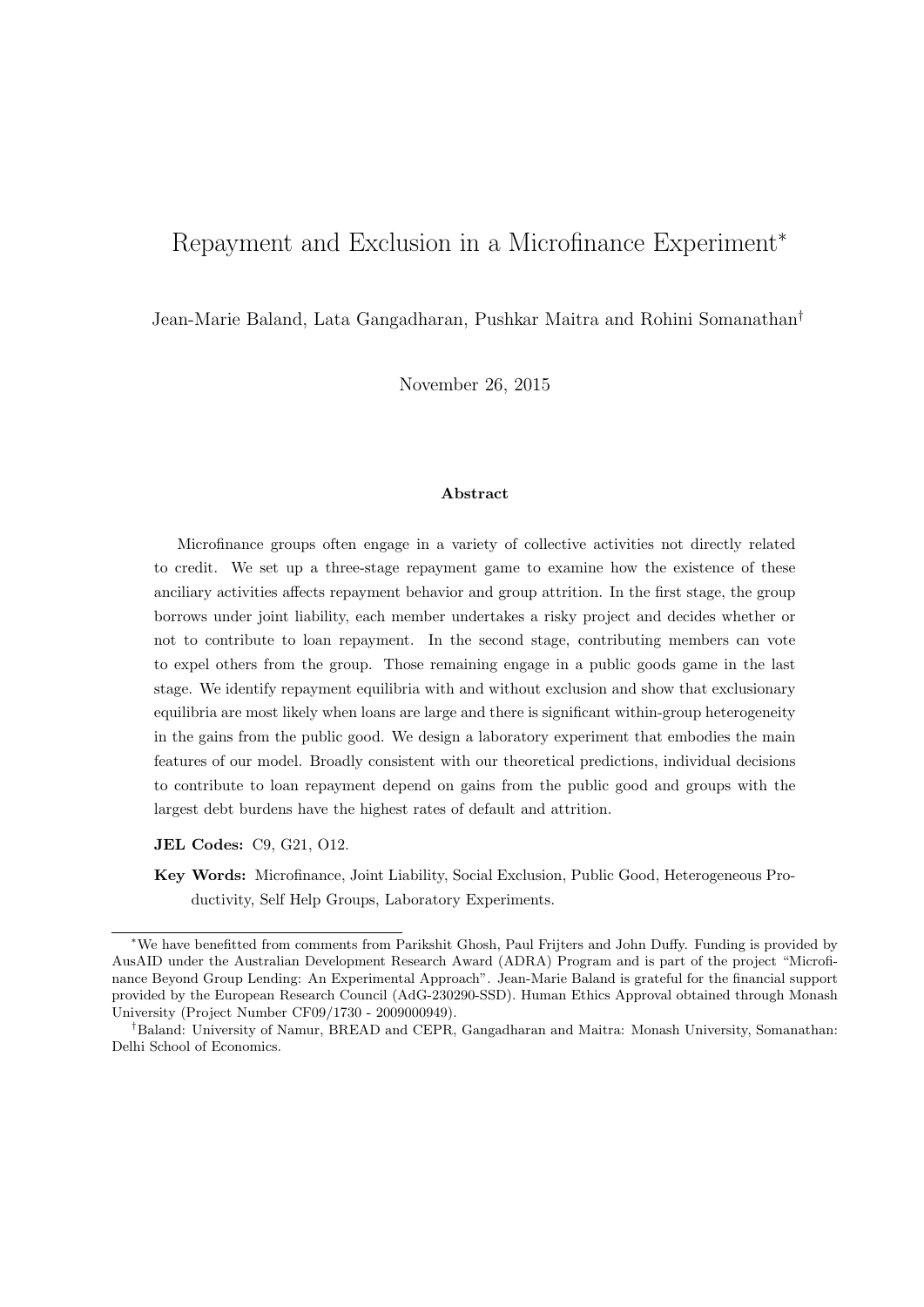## 1 Introduction

Many microfinance groups engage in collective activities not explicitly related to credit. For example, the rules of Grameen membership specifically mention the obligation to help others in difficulty as well as to take part in all social activities collectively.<sup>1</sup> Members of Self-Help Groups, the dominant form of microfinance in India, often participate in village governance, school nutrition programs and a range of other productive and social activities. Ugandan microfinance members form associations called Munno Mukabi, that organize social functions such as weddings and burials (Sebstad and Cohen, 2001). In Kenya, about one fourth of the Roscas in Kibera invest in long term projects, health insurance or self-employment schemes (Anderson and Baland, 2002).<sup>2</sup>

The multi-faceted functions of these groups provide them with the capacity to sanction members who default on their loans by excluding them from valuable collective activities. Such informal enforcement mechanisms have been shown to be effective in a variety of historical and contemporary contexts where formal institutions are weak (Greif, 1993; Putnam, Leonardi, and Nanetti, 1994; Aoki, 2001; Platteau, 2006). In the group lending literature, Besley and Coate (1995) first modeled the relationship between social sanctions and repayment rates. Subsequent research has provided insights on the enforcement capacity of sanctions under alternative informational assumptions and contractual arrangements.<sup>3</sup> This literature typically assumes social sanctions to be costless and exogenously given. They are therefore always credible. In many real contexts however, sanctions which rely on social networks are costly to both sides. Our paper is an attempt to better understand these settings.

We explicitly model social sanctions as the exclusion from collective non-credit activities of the group. We construct a three-stage repayment game that relates these activities to group default and attrition. In the first stage, the group borrows under joint liability, each member undertakes a risky project, and those who succeed decide whether or not to contribute towards loan repayment. If there are enough contributors to reimburse the loan, the entire group proceeds to the next stage of the game. Contributing members are given the opportunity to vote against other members and all those receiving a unanimous vote against them must exit. Those remaining engage in a variant of a public good game. The value to each member from this final stage varies by member type and by the size and composition of the group. There are two types of members,  $a$  and  $b$ , with the former adding greater value to the public good and receiving a higher return from it.

<sup>&</sup>lt;sup>1</sup>These are 2 of the 16 decisions that each member must commit to on joining the Grameen Bank.

<sup>&</sup>lt;sup>2</sup>Microfinance groups studied by Rai and Ravi (2011) in India also provide health insurance in addition to credit. <sup>3</sup>See for example, DeQuidt, Fetzer, and Ghatak (2014) and Baland, Somanathan, and Wahhaj (2013) and the references therein.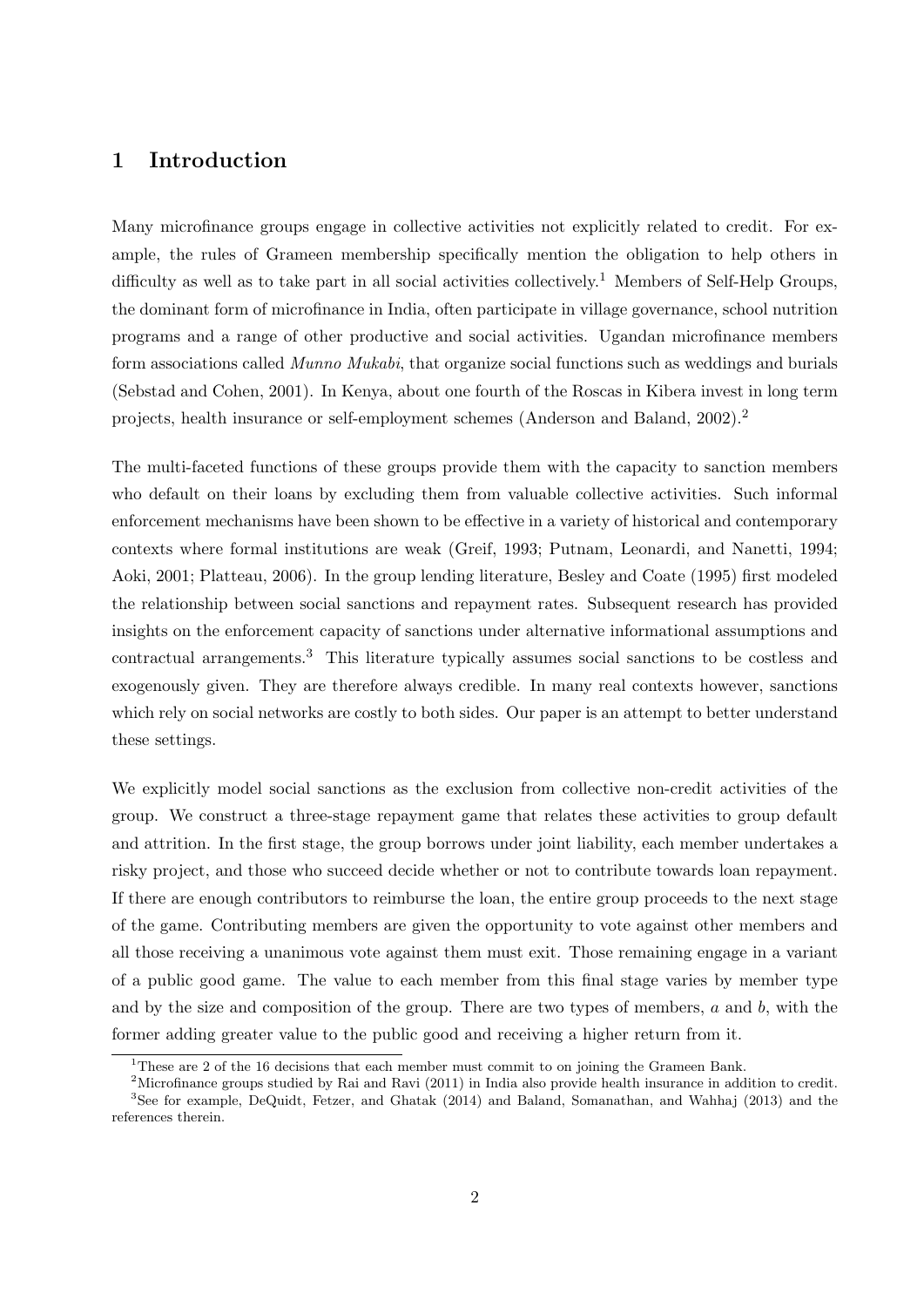Exclusion in the second stage can potentially generate either expected benefits or costs for the sanctioning party, depending on beliefs on a member's type and contribution to the public good. We focus on characterizing repayment and exclusion in perfect Bayesian equilibria of this game in which strategies to exclude members cannot reduce the expected payoffs of those excluding them. We show that groups with small loans reimburse them with symmetric behavior across types and exclusion is unlikely. For large loans, there exist asymmetric equilibria in which those with low public good valuations default and are excluded. These results provide a mechanism through which default and attrition in microfinance groups are connected to the way in which they engage in collective action.

The second half of the paper reports results from a laboratory experiment that tests the broad predictions of our model. Experimental participants were randomly assigned in groups of 10 across 20 sessions. A session had 8 rounds and was in one of three treatments based on an pre-determined loan size. Each group had 5 individuals of each of the two types,  $a$  and  $b$ . The type of each individual remained private information throughout the session. Within a session, the per-member debt burden changed across rounds based on the number of successful projects. These differences in the required repayment, by round and treatment, allow us to examine whether loan repayment varied systematically with the expected benefits from the public good game.

Consistent with our theoretical results, groups with small repayment burdens always reimburse their loans and proceed to the public good game. Within these groups, almost all members contribute to repayment and there are no significant differences in behavior across the two types. By contrast, groups in the large debt treatment default in more than 40% of all rounds and the two types behave quite differently. Our results on voting in the second stage show that sanctions are actively used to provide repayment incentives. Three-quarters of all defaulters receive a vote against them and over half are excluded from the public good game. We also find members who gain most from the public good are twice as likely to contribute towards loan repayment in the first stage of the game.

Our groups of 10 are larger than those used in most microfinance experiments. This choice was motivated by our interest in understanding how the non-credit activities of Self-Help Groups (SHGs) help enforce credit contracts. These groups typically have at least 10 members. The heterogeneous returns from the public good in our experiment also have natural empirical counterparts in these groups. Baland, Somanathan, and Vandewalle (2008) study over 1,000 SHGs in India and find 80% collectively engage in activities such as providing school meals, visiting government officials and helping resolve family problems. The extent to which members benefit from such activities will naturally vary.

There is a large and expanding literature on group lending. Our main contribution to the theoretical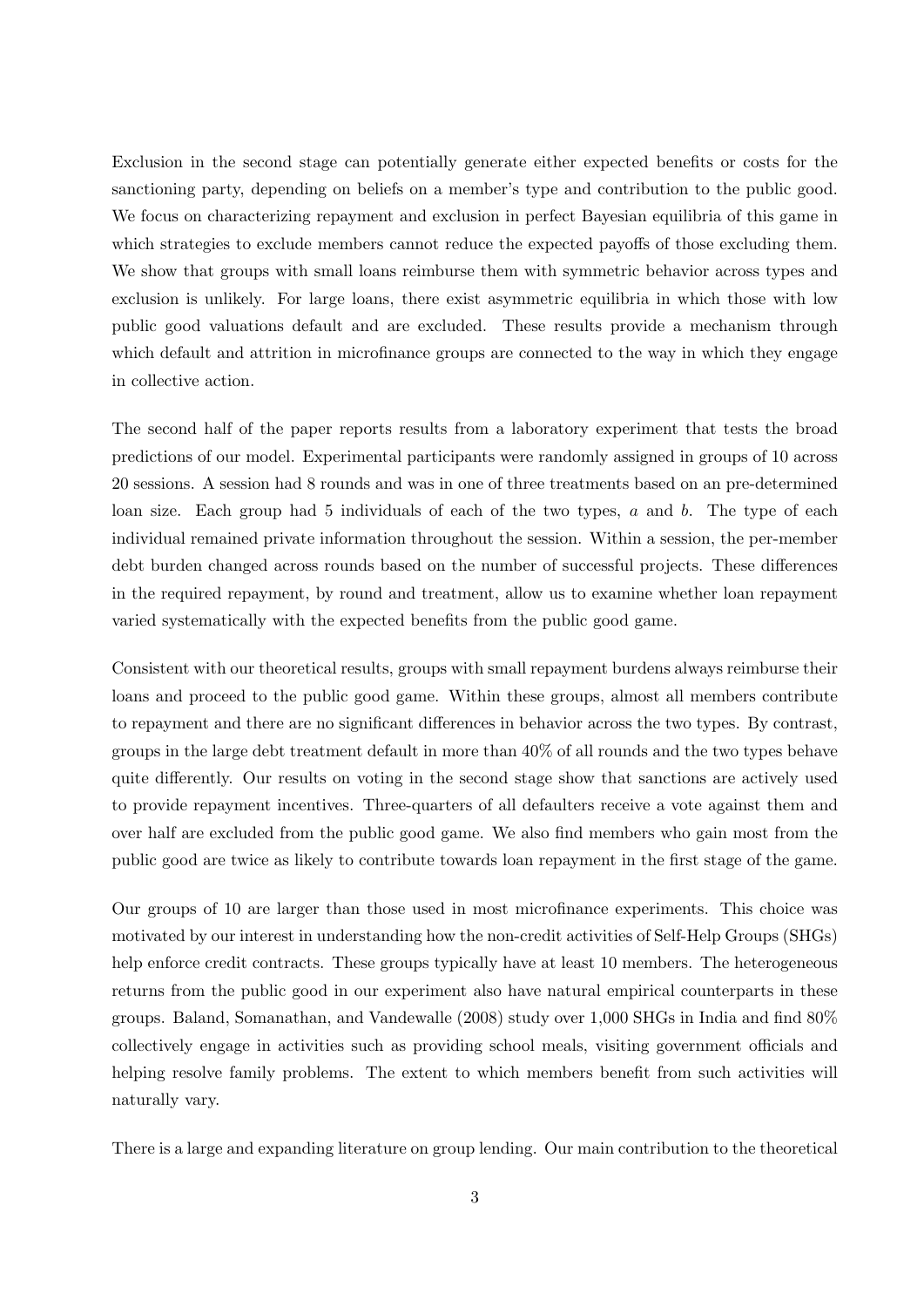work in this area is to provide a framework in which social sanctions are endogenously determined by the characteristics of members, the size of their loans, and the value of their collective activities. This allows us to explore the conditions under which social networks can be leveraged for greater access to credit. Since sanctions are credible only when they raise the value of group activities, our model can also explain why attrition from microfinance groups is likely to be selective rather than random.

There have been several microfinance experiments that compare loan repayment and monitoring decisions under joint and individual liability contracts. They provide a number of insights into repayment behavior, but since groups in these experiments engage primarily in credit and investment activities, sanctions can operate only through changes in the design of loan contracts.<sup>4</sup> Feigenberg, Field, and Pande (2013) do consider social interactions between group members and find that more frequent meetings improve credit-related outcomes. They do not however specifically address the question of whether this socialization can generate sanctioning capacity within groups. Banerjee (2013) summarizes the lessons learned from microfinance experiments and points to the inherent difficulties in using field experiments to test theoretical results in this area.

Our paper is also related to experimental research that explores mechanisms for improved cooperation in social dilemmas (Ostrom, Walker, and Gardner, 1992; Fehr and Gachter, 2000). In some of these games, sanctions are implemented by voting out uncooperative members (Cinyabuguma, Page, and Putterman, 2005). Experiments which allow for heterogeneity in benefits from the public good find that agents with higher marginal returns are both more willing to sanction uncooperative behavior and to contribute to the public good.<sup>5</sup> Our results are broadly consistent with these findings. By combining the group borrowing with a public good game, we link endogenously determined sanctions to repayment behavior and are able to provide an explanation for the varying rates of group survival and the selective attrition of members from microfinance groups.<sup>6</sup>

The remainder of this paper is organized as follows. The next section contains a description of the 3-stage repayment game and characterizes equilibria as a function of the debt burden and other parameters. Section 3 describes the design of our experiment and Section 4 presents experimental results. Section 5 concludes. Proofs of all theoretical results and experiment details are in the Appendix.

<sup>4</sup>Karlan and Zinman (2009) show that dynamic incentives in the form of lower interest rates on future loans in effect create sanctions that encourage repayment. Also see Gine, Jakiela, Karlan, and Morduch (2010), Abbink, Irlenbusch, and Renner (2006) and Cason, Gangadharan, and Maitra (2012).

<sup>&</sup>lt;sup>5</sup>See Tan (2008); Fellner, Lida, Kroger, and Seki (2010); Reuben and Riedl (2009); Nikiforakis (2008).

<sup>&</sup>lt;sup>6</sup>See Baland, Somanathan, and Vandewalle (2008) for empirical evidence on patterns of group survival and the non-random attrition of members within Self-Help Groups.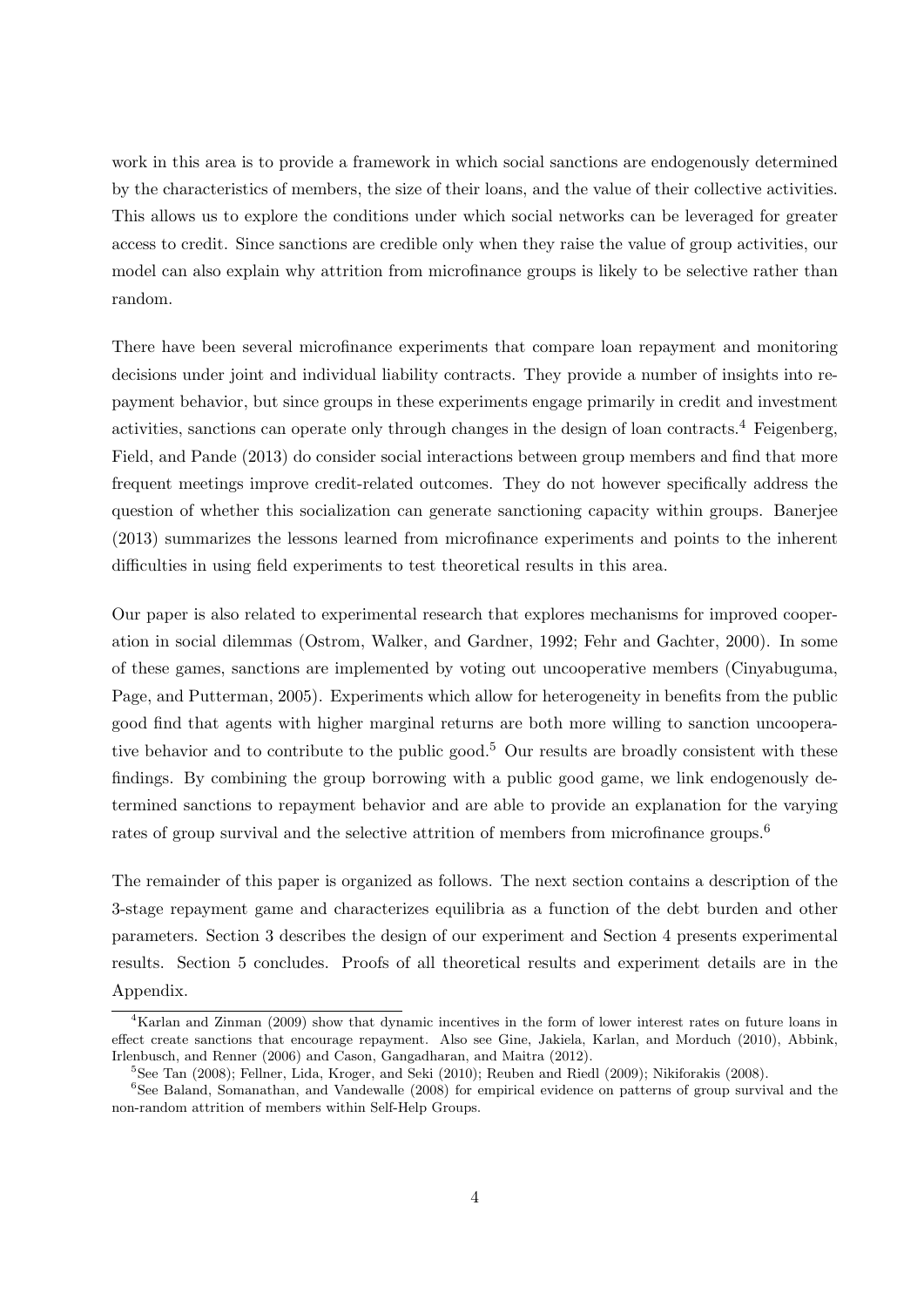### 2 The repayment game

We consider a group of  $n$  individuals, each of whom borrows to invest in an identical project. The project returns  $\rho$  with probability  $\pi$  and zero otherwise. Loans are given by an external lender to the entire group and members are jointly responsible for repayment. The per member loan plus interest is denoted by L. We follow the literature on group lending under joint liability in assuming that lenders have no enforcement capacity and internal sanctions within groups provide members with repayment incentives. However, instead of assuming sanctions to be fixed and costless, we explicitly model them as the exclusion from the benefits of collective activities undertaken by the group. Since exclusion changes the composition of the group engaged in collective action, it could be costly for both sanctioning and sanctioned members. We focus on equilibria in which sanctions are credible in that they yield expected benefits for sanctioning members, given their beliefs about the behavior and identity of those sanctioned.

Specifically, we model repayment, exclusion and collective action as a three-stage game. Each group has two types of members,  $a$  and  $b$ , their numbers  $n_a$  and  $n_b$  respectively. In the first stage, all members receive loans, project returns are realized and successful members make a binary decision of whether or not to contribute to loan repayment. If there are enough contributors, they share the debt burden equally. If not, the group is dissolved, members keep their project returns and the game ends. Any member who succeeds and defaults keeps the entire return from their project. Groups that reimburse their loans move on to the next stage of the game in which all contributing members can vote to expel others from the group.

Exclusion in the voting game is a simple and stylized way of capturing social ostracism in the absence of monetary punishments, which are rarely observed in the field. Each contributing member decides which of the other members should be excluded from the group. Those receiving votes against them from all voting members are forced to exit the group.<sup>7</sup> Modeling the voting decision in this way avoids problems of coordination when punishing defaulters within the group.

All members who survive the voting stage play the following variant of a public good game. Each player receives an endowment  $\omega$  and decides on the amount to contribute to a group account. In a typical public good game, group contributions are multiplied by a constant and divided equally across members. Our variant differs in two respects. First, the multiplier on the group account depends on the fractions of the two types. Second, the private return from the public good varies by member type as captured by two parameters,  $\alpha_a$  and  $\alpha_b$  with  $1 > \alpha_a > \alpha_b$ . If the fractions of

<sup>&</sup>lt;sup>7</sup>Imagine voters listing the names of all those they would like excluded from the group and members appearing on every list are excluded.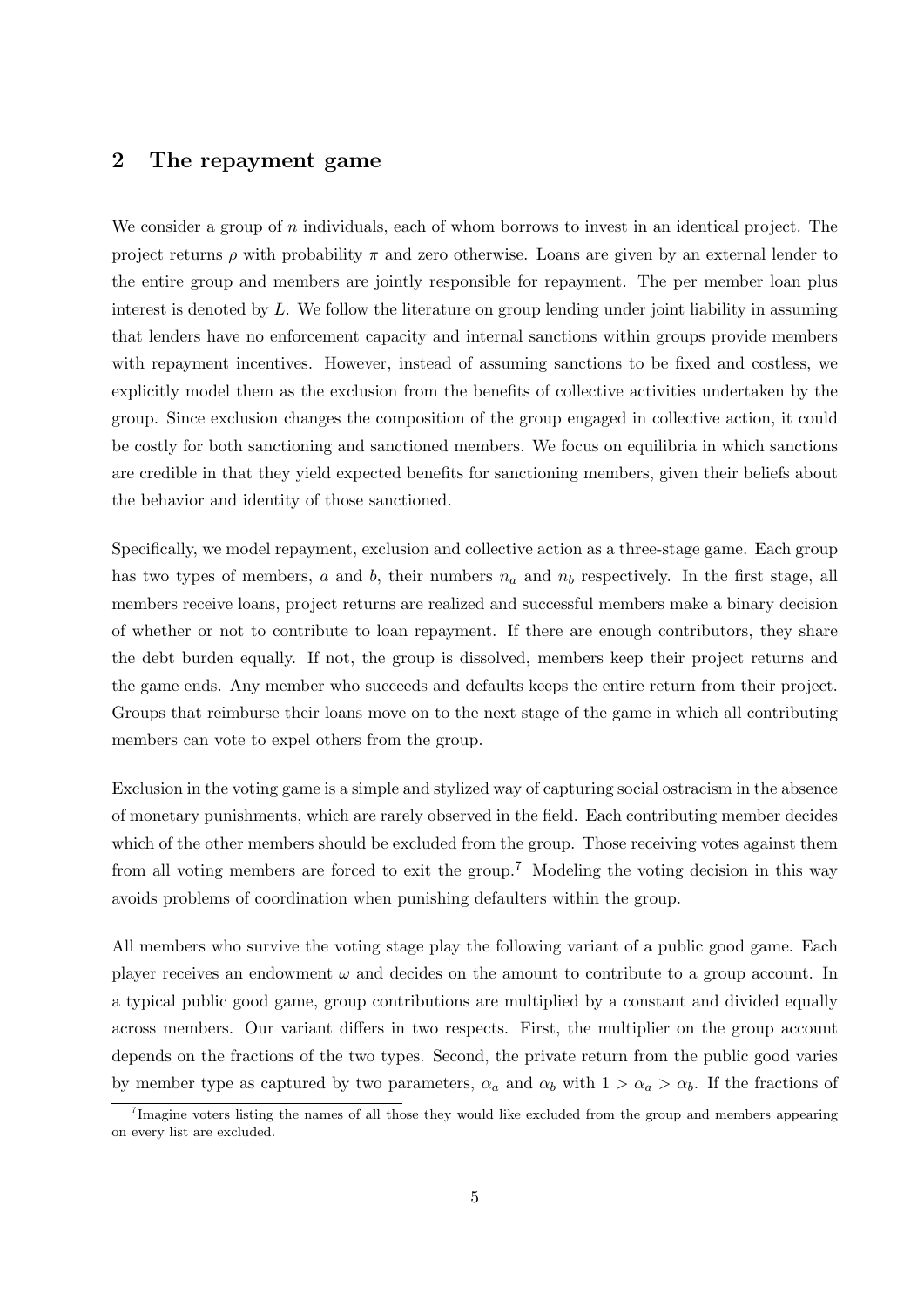the two types of members playing the game are given by  $f_a$  and  $f_b$ , the value of the public good to type *i* is:

$$
v_i = \alpha_i (f_a \alpha_a + f_b \alpha_b) \sum_{k=1}^{n_g} g_k.
$$
\n<sup>(1)</sup>

We refer to the term  $(f_a\alpha_a + f_b\alpha_b)$  as the *quality* (q) of the group of  $n_g \le n$  participating members. The total payoff to type  $i$  from this stage of the game is given by

$$
I_i = (\omega - g_i) + v_i. \tag{2}
$$

We make the standard assumption that contributions to the group account are privately costly and collectively beneficial when the entire group participates. The return for type b from an additional unit contribution by all n members is  $\alpha_b n\bar{q}$ , where  $\bar{q}$  is the quality of the n-member group. We therefore assume  $\alpha_b n \bar{q} > 1$ .

The use of a single parameter  $\alpha_i$  to capture the effect of type on quality and on the value received from the public good is not essential but simplifies our theoretical analysis and our experimental design. This is a reasonable representation for many of the collective activities of Self Help Groups, such as joint harvesting, government contracts for school services and shared child-care. Members rooted within a village community may gain more and also participate more actively. These are the a types in our framework.

We can now examine the conditions under which individuals and groups repay their loans. Since a member's type is private information, we have an extensive form game of imperfect information. We begin by characterizing the perfect Bayesian equilibrium of the 3-stage game.

Working backwards, we know that each player keeping the entire endowment  $\omega$  and contributing nothing to the group account is a dominant strategy in the public good game. The threat of exclusion is always credible in this case since voting members can exclude defaulters without jeopardizing their return of  $\omega$ . Player types are irrelevant to payoffs in the absence of positive contributions to the group account and both types, if threatened with exclusion, will contribute to loan repayment in Stage 1 if their debt burden is less than  $\omega$ . With j successful projects within the group, the group loan is reimbursed if

$$
\frac{nL}{j} \le \omega. \tag{3}
$$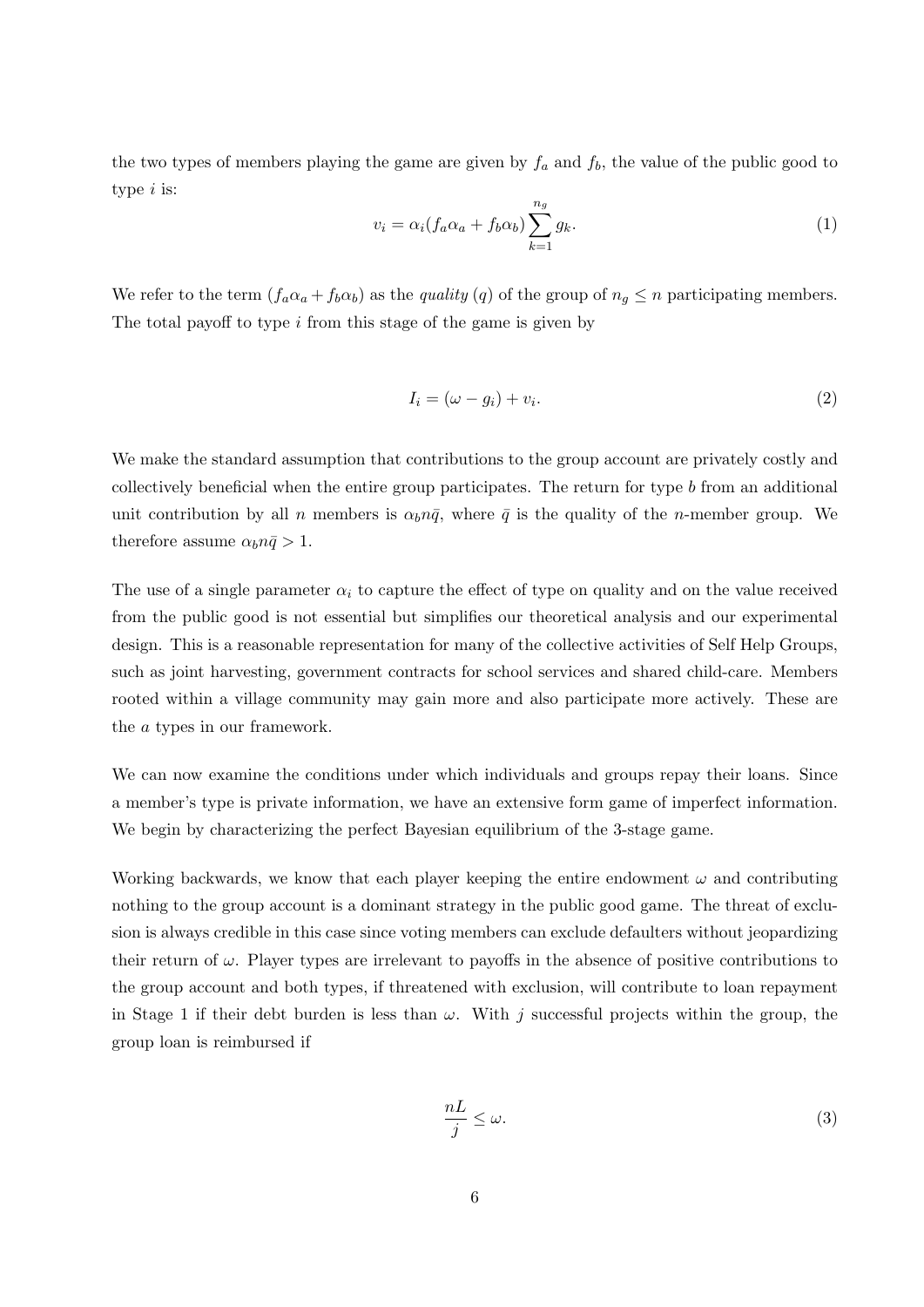We denote the left hand side of the above inequality by  $R_j$  and refer to it as the per-member debt burden. This takes us to our first result:

Proposition 1. Consider a strategy profile in which no member contributes to the public good and all successful members contribute to the repayment of the group loan and vote to exclude successful members that do not. For a per member debt burden  $R_j \leq \omega$ , this is a perfect Bayesian equilibrium of the 3-stage game. When  $R_j > \omega$ , no such repayment equilibrium exists.

In other words, when the debt burden is sufficiently small, there exists an equilibrium with group repayment, no individual default and no exclusion. As in most games with voting, there may be other equilibria with group repayment. For example, each player could vote against some set of members in Stage 2 and still receive the payoff  $\omega$  in Stage 3. All such equilibria, when they exist, are Pareto inferior to the one described above. We do not discuss these further.

Proposition 1 provides a useful benchmark in that it establishes the conditions under which repayment is possible if individuals maximize monetary payoffs non-cooperatively. Evidence from both laboratory and field experiments however suggests that Nash behavior in the public good game may be unrealistic. Average contributions in most public good experiments are 40% to 60% of the optimal level. These could reflect altruism, myopia or implicit reciprocity.<sup>8</sup> In our own experiment, described in detail in the next section, only one-third of all contributions to the group account are zero. While we do find that the fraction not contributing to the public good is higher when  $R_j \leq \omega$ , it is desirable to have a theoretical framework that incorporates altruistic or norm-driven behavior in the public good game. We now modify our notion of equilibrium to allow for positive public good contributions and show when social sanctions can be leveraged to provide repayment incentives for an expanded set of loan sizes.

We assume that members of type a and b have positive public good contributions of  $g_a$  and  $g_b$ respectively. These might, for example, reflect social norms that operate once a player gets to this stage of the game. We treat them as parameters in our model and limit strategic behavior to the repayment and voting decisions in the previous stages. Income in the last stage is determined by (2) for these parameter values. We term a perfect Bayesian equilibrium of this 2-stage game as a behavioral equilibrium. The composition of the group now affects payoffs through both group quality as well as these public good contributions.

Repayment cannot occur in a behavioral equilibrium if the per member debt burden is greater than the expected return from the public good. If  $R_i > \max\{I_a, I_b\}$ , neither type has an incentive to

<sup>8</sup>See, for example Andreoni (1995); Fehr and Gachter (2000); Andreoni, Harbaugh, and Vesterlund (2008); Nikiforakis (2008); Fischbacher and Gachter (2010).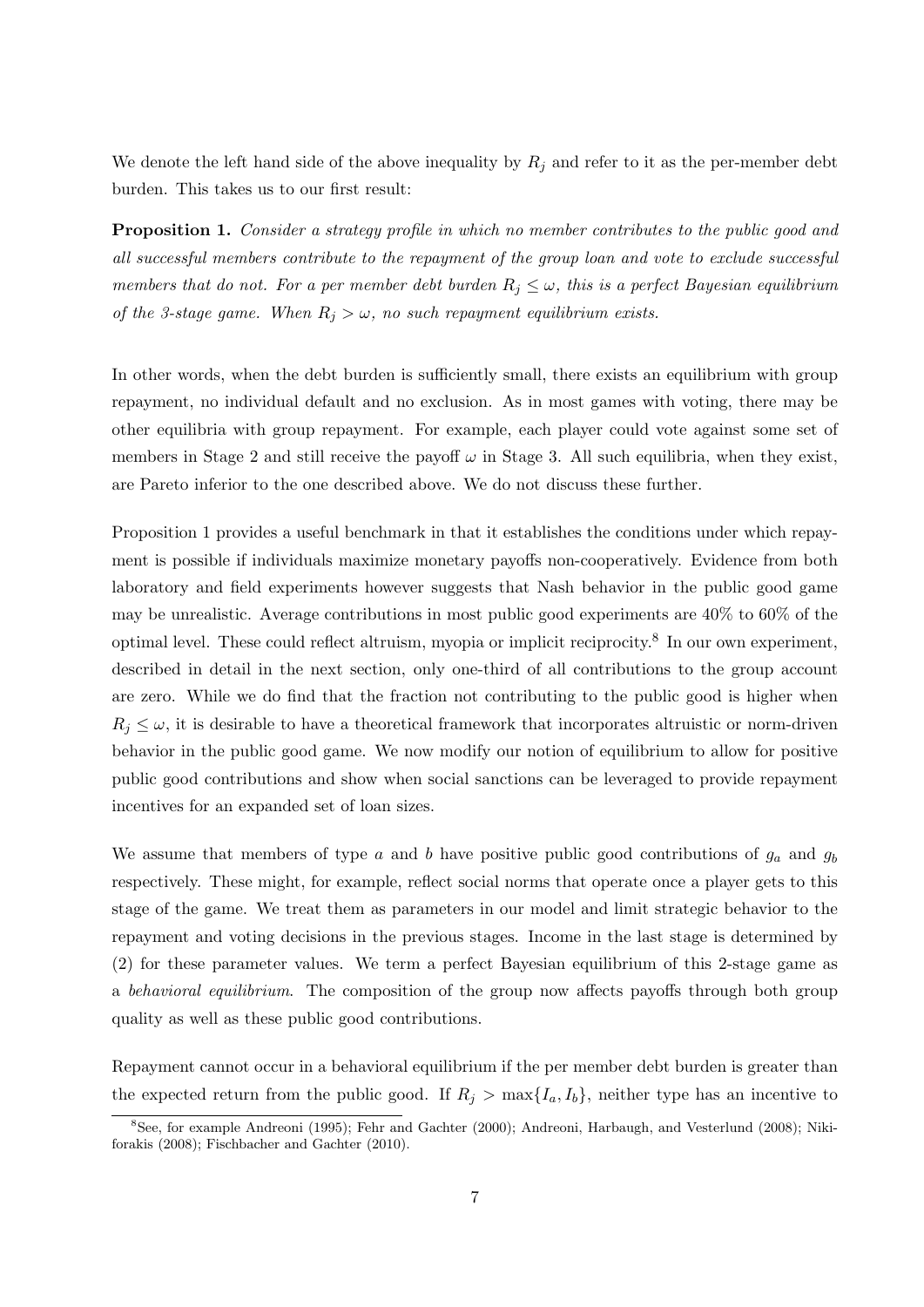repay and the only equilibrium is one of group default. For smaller  $R_i$ , two types of repayment equilibria may be feasible; a pooling equilibrium in which both types contribute to repayment and one in which only a-types contribute and b-types are excluded. Both require that sanctions be credible.

The threat of exclusion is credible when it raises the expected payoff from the public good. It can be verified from (1) that an a-type would never be excluded since these members raise group quality and therefore add value even when they bring about no change in the group account. Moreover, even b types would not be excluded if they contributed as much as the  $a$  types. To see this, let  $g_a = g_b = g$  and the total number of players of the two types in the public good game be  $n'_a$  and  $n'_b$  respectively, with  $n'_a + n'_b = n_g$ . Now (1) can be rewritten as

$$
v_i = \alpha_i (n'_a \alpha_a + n'_b \alpha_b) g.
$$

Since this is increasing in  $n'_b$ , each additional b type raises payoffs of all other members.

The exclusion of k members of type b improves expected payoffs of remaining members only if

$$
v_i(n_a, n_b - k, g_a, g_b) > v_i(n_a, n_b, g_a, g_b)
$$
\n<sup>(4)</sup>

It turns out that this inequality holds when the ratio of contributions,  $\phi = \frac{g_a}{g}$  $\frac{g_a}{g_b}$ , is sufficiently large relative to the ratio of productivities,  $\theta = \frac{\alpha_a}{\alpha_b}$  $\frac{\alpha_a}{\alpha_b}$ . We show in the Appendix that the required condition is that  $\phi$  be greater than

$$
\hat{\phi}(k) = \frac{n(n-k)}{n_a^2(\theta - 1)} + 1\tag{5}
$$

We see from (5) that this threshold level of  $\phi$  is decreasing in both  $\theta$  and k. The latter implies that if the exclusion of a single b type member is profitable, so is the exclusion of more than one such member.

We now characterize the two kinds of repayment equilibria described above, with and without exclusion. Since the threat of exclusion is necessary to enforce repayment, both equilibria are supported by the belief that default, if it occurs, is by b-types.

All members prefer to contribute towards repayment rather than be excluded from the group if the debt burden is smaller than the expected return from the public good game for both types. This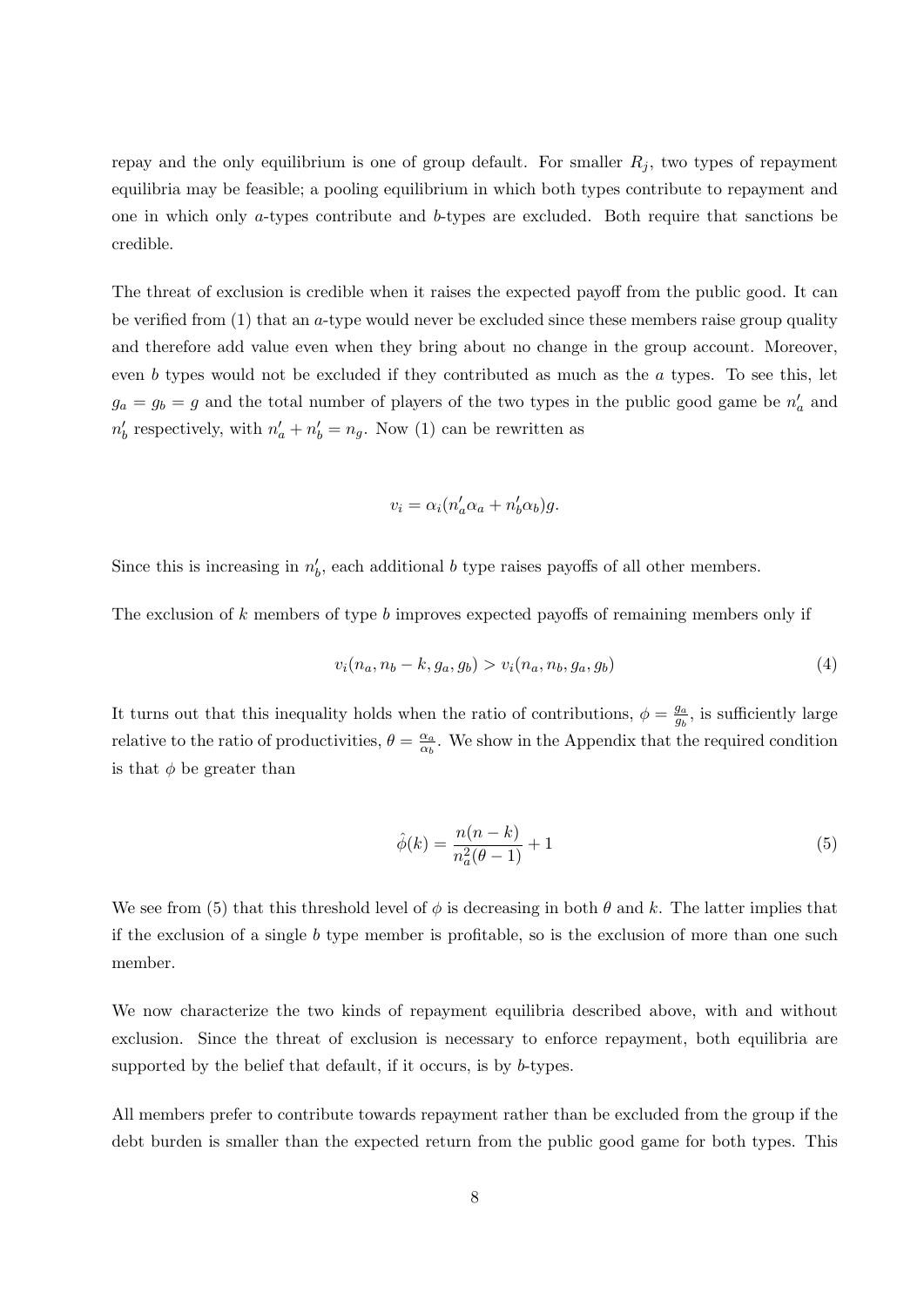is true as long as

$$
R_j \le I_i(n_a, n_b), \quad i \in \{a, b\} \tag{6}
$$

The exclusion of a single deviating member of type b raises payoffs if  $\phi \geq \hat{\phi}(1)$ . Our pooling equilibrium is summarized in the next result:

**Proposition 2.** Suppose  $\phi \geq \hat{\phi}(1)$ . There exists a behavioral equilibrium such that, if j projects succeed and  $R_i \n\t\leq \min\{I_a, I_b\}$ , all successful members contribute to repayment of the group loan and no member is excluded from the public good game.

The maximum per-member debt that can be supported in an equilibrium of this type is constrained by the smaller of the two incomes,  $I_a$  and  $I_b$ , whose ordering depends on our parameters,  $\alpha_i$  and  $g_i$ . Although a-types have a higher return from the public good, if b-types contribute very little to the group account and the difference  $(\alpha_a - \alpha_b)$  is small, they could earn higher incomes. The largest loan in an equilibrium of this type is obtained when the a-types place their entire endowment of  $\omega$ in the group account and b-types contribute  $\frac{\omega}{\hat{\phi}(1)}$ , the largest value consistent with  $\phi \geq \hat{\phi}(1)$ .

When  $R_j > \min\{I_a, I_b\}$ , there is no pooling equilibrium when j projects succeed. However, with  $I_a$  sufficiently larger than  $I_b$ , a-types may be willing to bear the entire debt burden of the group while  $b$  types prefer default even when it results in exclusion. Our next result provides sufficient conditions for such an equilibrium:

**Proposition 3.** Suppose  $\phi \geq \hat{\phi}(1)$ . There exists a behavioral equilibrium such that, when j projects succeed and (i)  $\frac{nL}{j} > I_b(n_a, n_b)$  and (ii)  $\frac{nL}{j-n_b} \leq I_a(n_a)$ , successful a type members contribute to repaying the group loan while successful b types default and are excluded from the public good game.

The above result provides a set of sufficient conditions. We favor these for their simplicity. They serve our purpose in illustrating why repayment behavior of the two types might diverge. Necessary conditions are more complicated than in the case of full repayment equilibria because, at the time that repayment decisions are made, the number of successful projects that belong to b-types is unknown. This number, say  $k$ , determines the debt burden per contributing member as well as their benefits of sanctioning defaulting members through exclusion. Necessary conditions therefore require using the probability distribution of k which, though straightforward given  $n_a$  and  $n_b$ , is cumbersome. For Proposition 2, a knowledge of  $k$  is unnecessary because all members contribute  $R_j$  when able to do so and credible exclusion only requires  $\phi \geq \hat{\phi}(1)$ . Since  $\hat{\phi}(k)$  is decreasing in k, we impose  $\phi \geq \hat{\phi}(1)$  as a sufficient condition. This ensures that excluding k members of type b is credible for all feasible k. A detailed proof of Proposition 3 is found in the Appendix.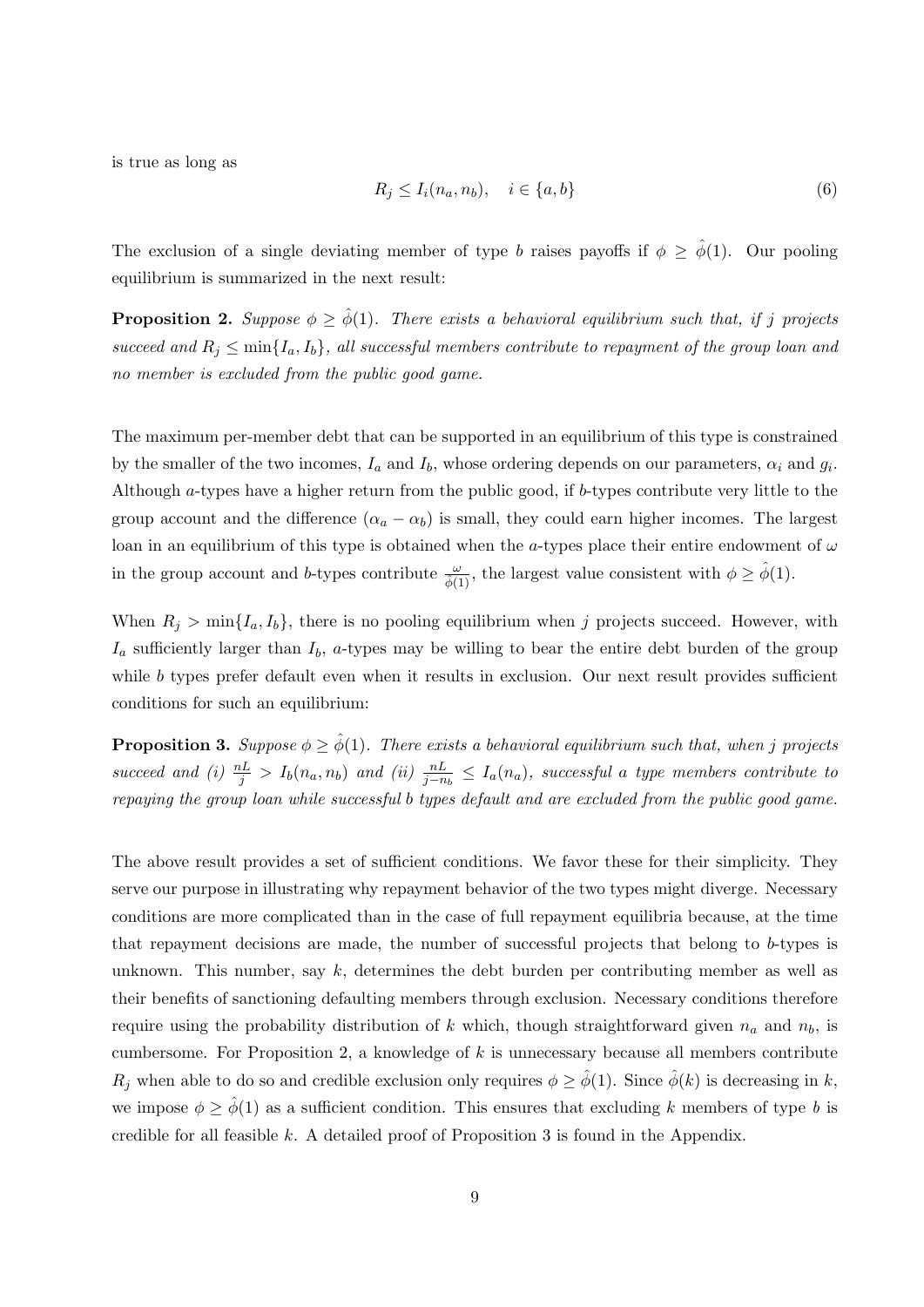We have, so far, considered only equilibria in which exclusion has expected benefits for voting members. If we relax this assumption and consider all Nash equilibria, repayment is feasible for much larger loan sizes and under weaker conditions on public good contributions. For example, a per-member debt burden of  $\alpha_b(n_a\alpha_a + n_b\alpha_b)\omega$  can be supported if all voters follow the strategy of excluding all defaulters and both types contribute  $\omega$  to the group account in the public good game. More generally, Nash behavior does not impose any conditions on  $\phi$  and all threats of exclusion are permissible as long as they do not occur in equilibrium. Equilibria analogous to those outlined in Propositions 2 and 3 above exist under any values of  $g_a$  and  $g_b$ .

In this section, we have tried to characterize equilibria with credible sanctions as completely as possible within the framework of our model. These results have allowed us to link repayment incentives to the value derived from public goods. The existence of multiple non-Bayesian Nash equilibria as well the possibility of altruistic behavior that has been widely observed in public good experiments suggests that many subjects may deviate from the behavior we have outlined. Moreover, the conditions of Proposition 3 are stringent and unlikely to hold in most plays of the game. Finally, the game in the experiment, particularly the voting stage, is a simplified version of the one we model.

For all these reasons, we take broad rather than fine predictions of our theory to the experimental data. We have the following hypotheses:

- 1. If the debt burden per successful member is less than the endowment  $\omega$  of the public good game, both types exhibit similar loan repayment behavior.
- 2. If the debt burden per successful member is larger than  $\omega$ , it can be serviced only when there are positive contributions to the public good.
- 3. Default and exclusion, when it occurs is more likely to be observed for b-types and large debt burdens.

### 3 Experimental design

Our experiment consists of three activities, one corresponding to each of the three stages of the game. We run 20 non-computerized sessions. Each session has a group of 10 members, 5 each of type a and b, and 8 identical rounds. All subjects are assigned an identification number and a type, both are private information throughout a session. To examine the effects of loan size on repayment rates, we use three treatments, which we refer to as Low, Medium and High. The per-member loan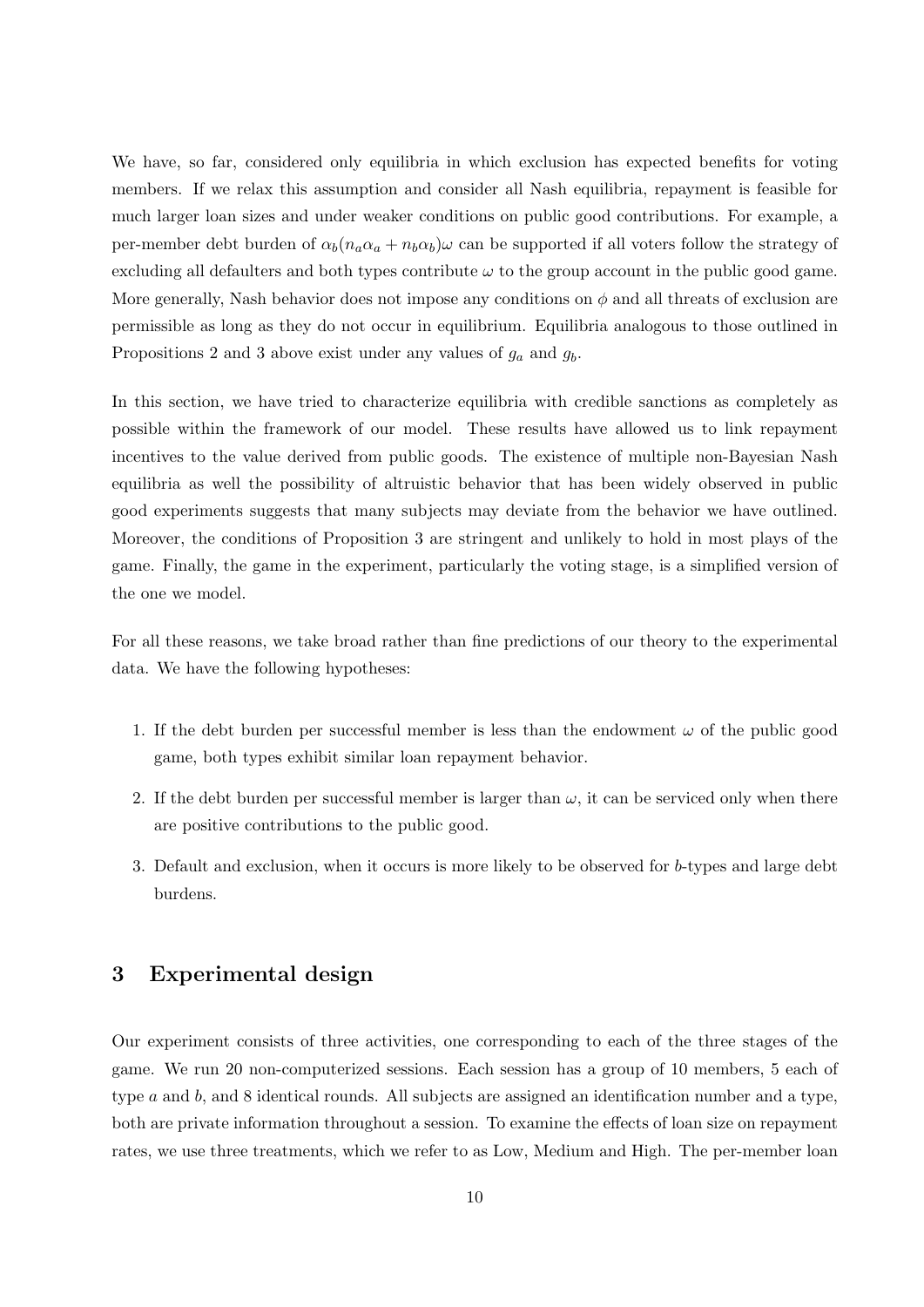in these is 20, 50 and 80 rupees respectively. We multiply this by 1.2 to account for interest and by 10 for group size, so groups are required to reimburse 240, 600 or 960 rupees, depending on the treatment they are in. This amount is fixed for all 8 rounds in a session and all sessions in the same treatment. We conducted 6 sessions of the Low treatment and 7 each of the Medium and High treatments. Our experimental dataset therefore has 1,600 observations on 200 individuals and 20 groups.

A round begins with all subjects receiving a loan that is invested in a risky project. This is the first activity. The project success probability is set equal to 0.75 and the project return to 300. Project returns are realized and observed privately by each member and by the experimenter who announces the total number of successful projects to the group. At this point, each member can compute their expected debt burden under alternative beliefs on the number of other contributors. For example, if there are 8 successes in the High treatment and all successful members decide to contribute to repayment, each member forgoes 120 rupees. Minimum contributions for each treatment vary by the number of successful projects as shown in Table 1. Fewer than 4 successes are not observed in any of our rounds so we omit those figures.

|                  | Treatment |        |      |  |  |  |  |
|------------------|-----------|--------|------|--|--|--|--|
| <b>Successes</b> | Low       | Medium | High |  |  |  |  |
|                  |           |        |      |  |  |  |  |
| 4                | 60        | 150    | 240  |  |  |  |  |
| 5                | 48        | 120    | 192  |  |  |  |  |
| 6                | 40        | 100    | 160  |  |  |  |  |
| 7                | 34        | 86     | 137  |  |  |  |  |
| 8                | 30        | 75     | 120  |  |  |  |  |
| 9                | 27        | 67     | 107  |  |  |  |  |
| 10               | 24        | 60     | 96   |  |  |  |  |
|                  |           |        |      |  |  |  |  |

Table 1: Minimum contributions required for repayment

Once total successes are announced, each successful member decides whether or not to contribute towards repayment and records this decision on a strip of paper which is folded and slipped into an envelope. The experimenter announces and lists the outcome of each project and the decision to contribute by ID number on a blackboard, visible to the entire group. If there are enough contributors for the group to reimburse its loan, all contributors receive their project return of 300 minus an equal share of the reimbursed amount. A successful member who decides not to contribute keeps the entire return of 300. Failed projects generate no returns and these members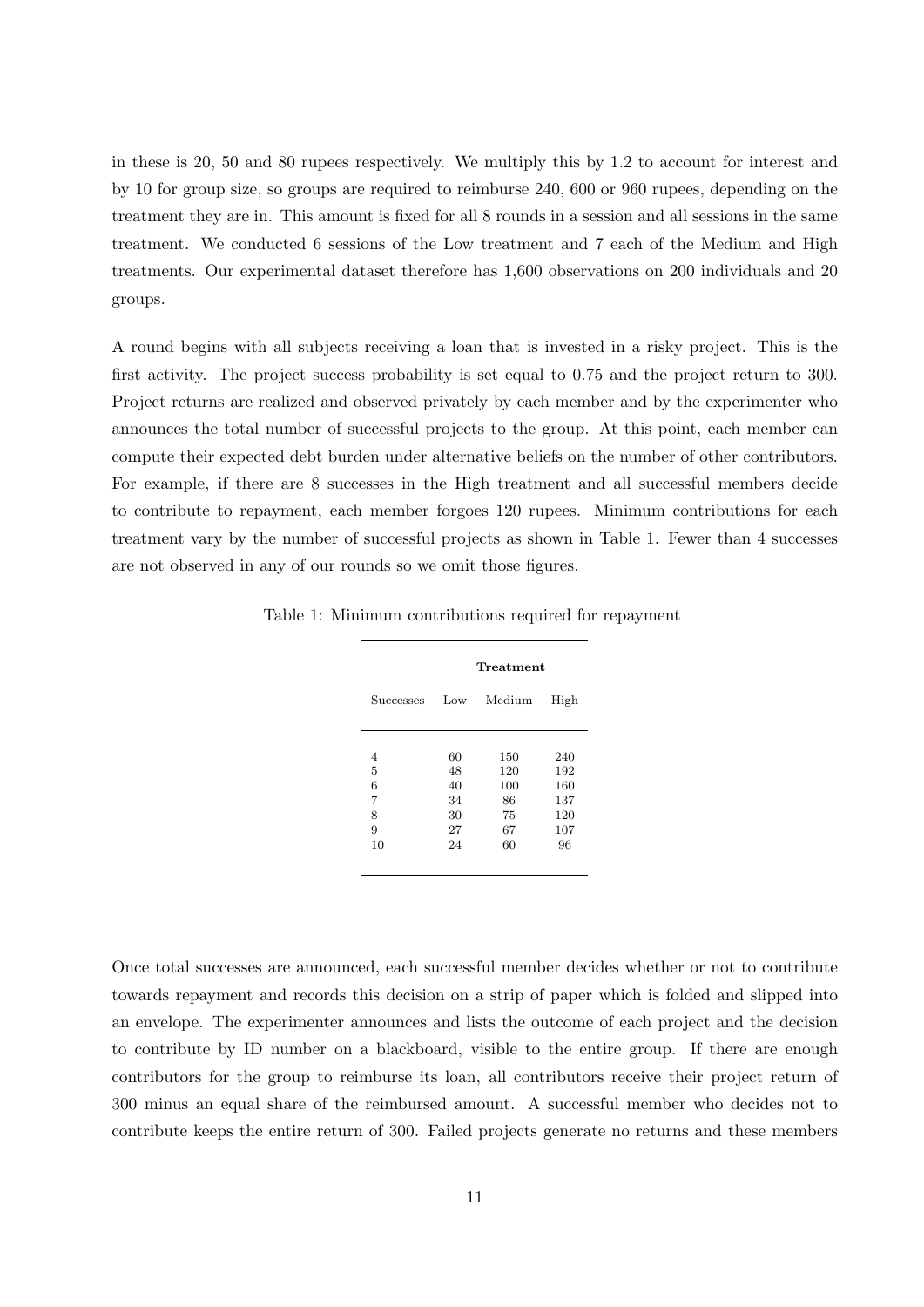have no decision to make at this stage. If a group defaults on the loan because there are not enough contributors, all successful members keep the entire return of 300, the group does not undertake any additional activity in this round, and a new round begins.

Groups that reimburse their loan move on to Activity 2. Each contributor can now cast a vote against any other member of the group. Defaulters and unsuccessful members do not have a vote. Voting is done privately on slips of paper in similar fashion to the decision to contribute towards repayment in Activity 1. To preserve anonymity, all members are given a slip and only those that are entitled to vote, and decide to do so, fill in the ID of the member they wish to exclude. The rest leave their slips blank. Members receiving two or more votes against them are excluded from the group for that round. The experimenter announces the ID numbers of excluded members. No further information is given on the pattern of voting.

These voting rules in the experiment are a departure from our model. In the model, those contributing to loan repayment can vote against all the members that they would like excluded from the group. In our experiment, each contributor has only one vote and only those with at least two votes against them are excluded. This is simpler to execute in a non-computerized setting since it does not involve matching lists provided by the different subjects before the group can proceed to Stage 3. More importantly, the restriction on voting results in a sizable group of members proceeding to the public good game of Stage 3. This ensured that income from that stage was high enough to provide repayment incentives for a range of debt burdens.

Activity 3 is our public good game. Each member remaining in the group receives  $\omega = 100$ rupees and allocates it across a private and a group account. Benefits from the group account are determined by (1), with  $\alpha_a = 0.9$  and  $\alpha_b = 0.3$ . Total income from Activity 3 is the sum of the private account and the public good value as in (2). After members decide on their allocation, incomes for the two types from the public good are computed and announced, and a new round begins. Each member's type and contribution to the public good remains private information.

The experiment was conducted at the Delhi School of Economics. Subjects included both graduate and undergraduate students drawn from different academic disciplines, recruited from across the colleges in Delhi University using flyers and in-class announcements. Each session of the experiment lasted about 2 hours including reading of the instructions, a practice round and payment of money. Three sessions were usually conducted simultaneously and subjects were randomly assigned across these.<sup>9</sup> The average subject payment was around 600 Rupees (equivalent to approximately 15 US dollars at the prevailing exchange rate). This payment was computed by adding the earnings from

 $9$ As Table A1 in the Appendix shows, this assignment led to a balanced participant pool across treatments – the means of subject characteristics across the three treatments are almost identical.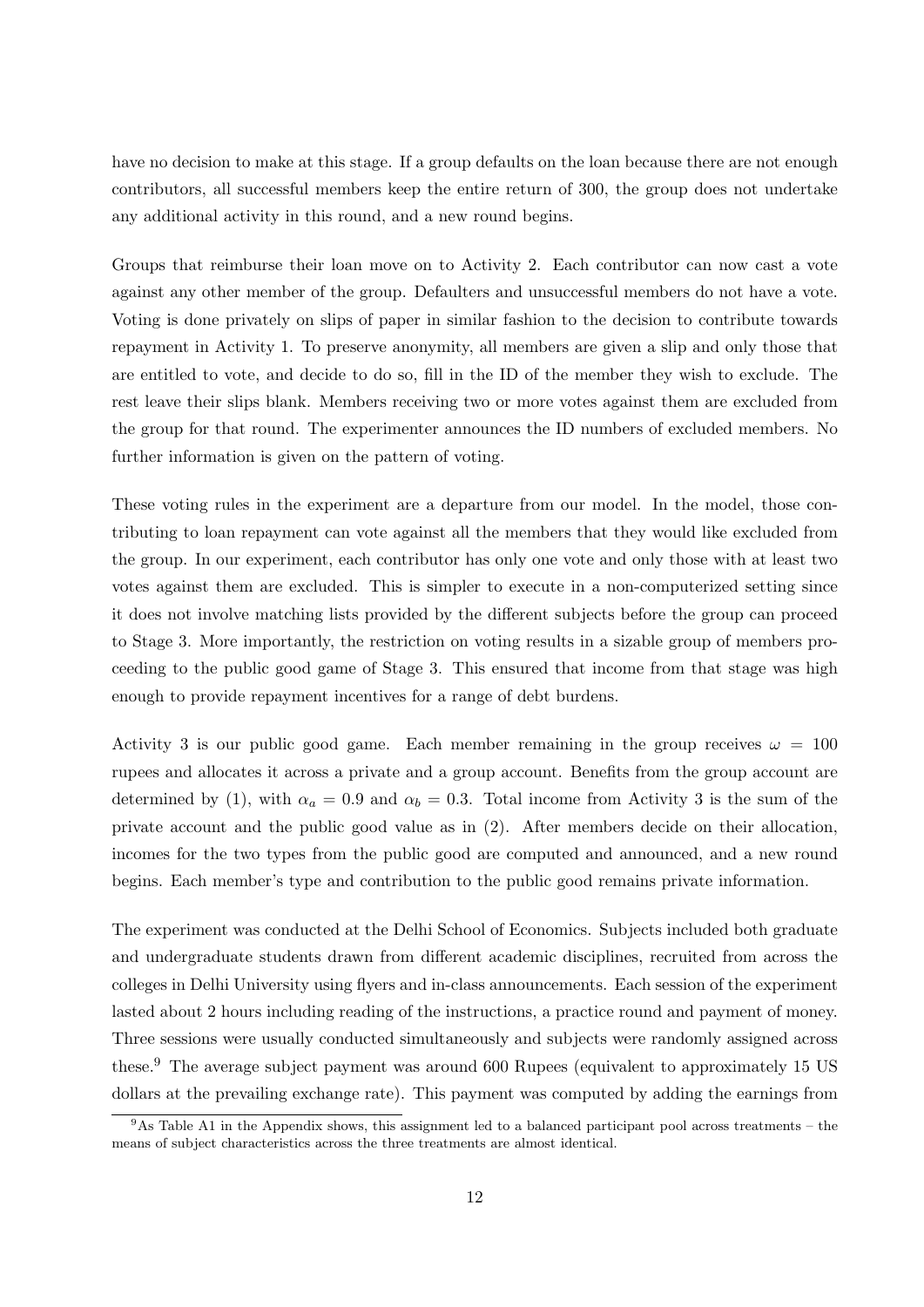Activities 1 and 3 over the eight rounds of the experiment. The instructions for the High treatment and a schematic structure of the experiment are in the Appendix (Figure A1).

### 4 Results

### Repayment incentives

Table 2 reports the frequency distribution of successful projects for each treatment. The empirical distribution of successes in the experiment closely follows the theoretical binomial distribution. For example, with our parameters of  $\pi = .75$  and  $n = 160$ , the probability of either 7 or 8 successes is 53%, and the observed frequency of this event in our data is 55%. With a project return of 300, repayment required at least one successful project for the Low treatment, 2 successful projects for the Medium treatment and 4 for the High treatment. The minimum number of successful projects in any session was 4 and repayment was therefore always feasible if enough members decided to contribute. Observed differences in behavior across rounds can therefore be attributed to repayment incentives rather than liquidity constraints.

| <b>Successes</b> | Low            | Medium | High           | All            | Percentage of Sessions |
|------------------|----------------|--------|----------------|----------------|------------------------|
|                  |                |        |                |                |                        |
| 4                | $\Omega$       | 1      | 1              | $\overline{2}$ | 1.2                    |
| 5                | $\overline{2}$ | 3      | $\overline{2}$ | 7              | 4.4                    |
| 6                | 5              | 7      | $\overline{2}$ | 14             | 8.8                    |
| 7                | 12             | 15     | 14             | 41             | 25.6                   |
| 8                | 9              | 17     | 21             | 47             | 29.4                   |
| 9                | 10             | 10     | 12             | 32             | 20.0                   |
| 10               | 10             | 3      | $\overline{4}$ | 17             | 10.6                   |
| Total            | 48             | 56     | 56             | 160            | 100                    |

Table 2: Project success frequencies across treatments

Table 3 shows individual repayment decisions and group default by treatment. Groups under the Low and Medium treatment always reimbursed their loans, while groups in the High treatment defaulted 43% of the time because there were not enough contributors. Group default rates for this loan size systematically increased with the per-member debt burden and all groups with fewer than 7 successes defaulted and did not advance to the public good game. Table 1 shows that the repayment required under the Low treatment was always lower than the endowment  $(\omega)$  of 100 in the public good game. Recall from Propositions 1 and 2, that for low debt burdens, both types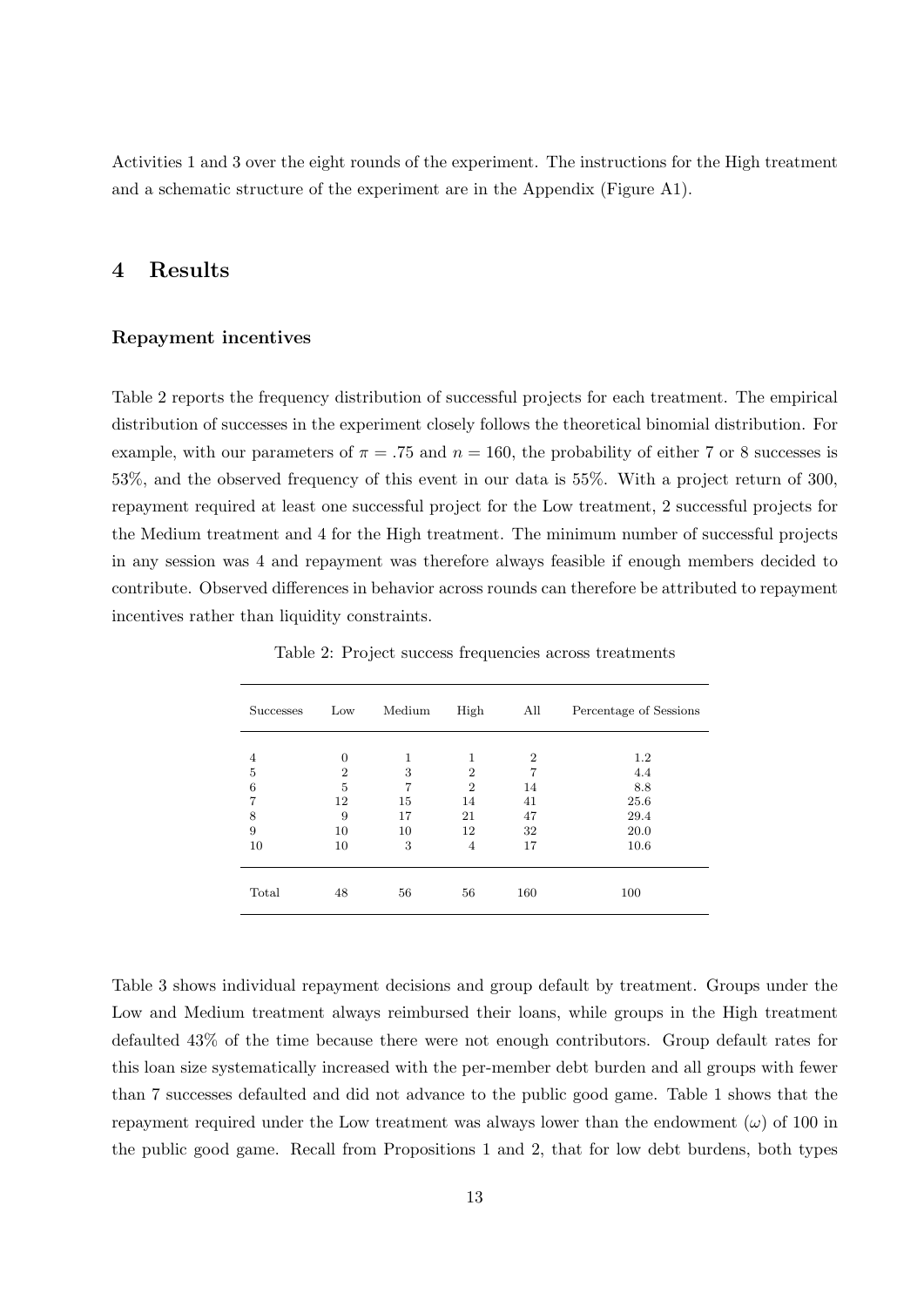of members contribute to repayment. This is our first hypothesis at the end of Section 2. Our experimental results are in line with this prediction, and 96% of subjects contributed to repayment with no differences across types. In the Medium treatment, the average repayment rate is also above 90% and repayment rates are above 85% for both types. We do see a difference in repayment rates by type, although this is driven almost entirely by the rounds in which there are fewer than 6 successes and the required repayment is above 100. The differences across types are striking under the High debt treatment, with b-type members repaying only about half as often as the a-types.

| <b>Successes</b> | Type $a$ | Type $b$ | Difference by Type<br>$(p-value)$ | Group Default<br>$(\%)$ |
|------------------|----------|----------|-----------------------------------|-------------------------|
| High treatment   |          |          |                                   |                         |
| $\overline{4}$   | 66.7     | 0.0      |                                   | 100.0                   |
| 5                | 83.3     | 25.0     | 0.08                              | 100.0                   |
| 6                | 33.3     | 33.3     | 1.00                              | 100.0                   |
| 7                | 66.7     | 28.3     | 0.00                              | 64.3                    |
| 8                | 79.5     | 38.8     | 0.00                              | 28.6                    |
| 9                | 71.7     | 49.1     | 0.02                              | 25.0                    |
| 10               | 75.0     | 50.0     | 0.11                              | 25.0                    |
|                  |          |          |                                   |                         |
| Average (High)   | 73.7     | 39.2     | 0.00                              | 42.9                    |
| Average (Medium) | 94.9     | 88.7     | 0.02                              | 0.0                     |
| Average (Low)    | 96.3     | 96.9     | 0.74                              | 0.0                     |

Table 3: Repayment for individuals and groups  $(\%)$ 

The p-values reported are from t-tests for equality in means across types.

Figure 1 illustrates the changing pattern of individual repayment decisions by treatment and round. The high repayment rates for both types under the Low and Medium treatments are relatively constant across rounds while they are falling by round for the High treatment, most rapidly for b-types.

Table 4 pools observations across treatments for a more direct comparison of our theoretical and experimental results. Since we are aggregating data from multiple rounds with different numbers of successes, we denote the debt burden by just  $R$ , dropping the j subscript. Column (1) shows that when R is less than the endowment of  $\omega$  in the public good game, 93% of successful members repay. In contrast, only 56% of successful members repay when  $R > \omega$ . In no round are all public good contributions zero, so we do not strictly observe the equilibrium of Proposition 1. However the fraction with zero contributions to the group account is higher when  $R \leq \omega$ . We also compute the average income, I, in the public good game, by session for both types and use this as a measure of expected income from the game. We classify the cases of  $R > \omega$  into those for which  $\omega < R \leq I$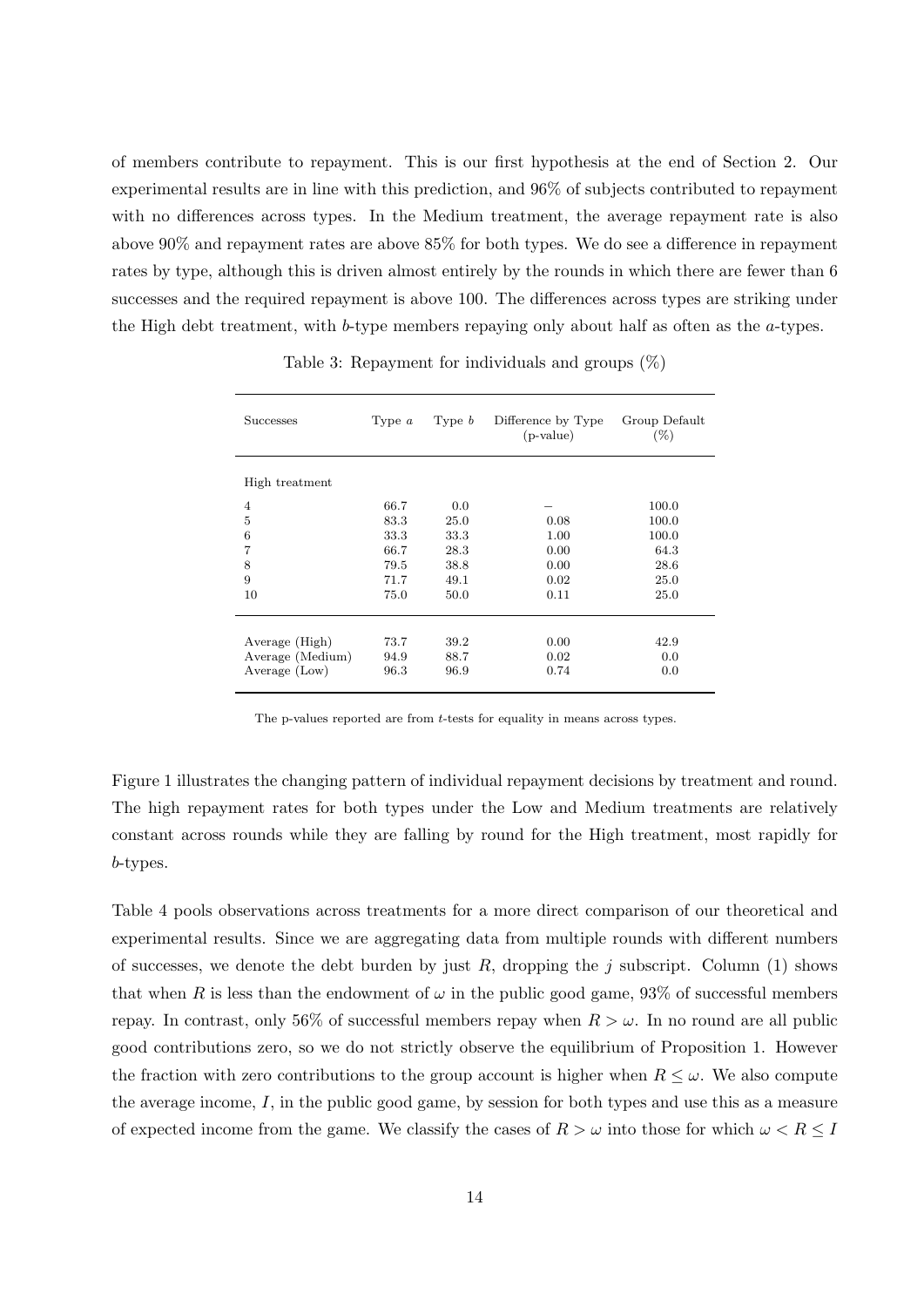

and  $R > I$ . We find repayment rates of 60% for the first case and 43% for the latter. Our second hypothesis is that for repayment burdens higher than  $\omega$ , repayment is more likely when there are positive contributions to the public good. These positive contributions increase incomes in the public good game and allow for  $R \leq I$ . We therefore provide support for the second hypothesis that larger debt burdens are more likely to be reimbursed when collective group activities are more valuable.

Table 4: Behavior when  $R \leq \omega$  and  $R > \omega$ 

|                                    | (1)             | $R \leq \omega$ $R > \omega$<br>(2) | Difference (p-value)<br>(3) |
|------------------------------------|-----------------|-------------------------------------|-----------------------------|
| Repayment Rate                     | 0.93<br>[829]   | 0.56<br>$[419]$                     | 0.00                        |
| No Contribution to the Public Good | 0.38<br>$[961]$ | 0.29<br>[297]                       | 0.00                        |

The p-values are from t-tests for equality in means across the two populations. Square brackets contain the number of observations in each case. For repayment rates the row sum is the number of successful projects and for public good contributions, it is the number proceeding to the third stage of the game.

Table 5 analyzes the repayment decision in a regression framework. The dependent variable is 1 if the group member chose to contribute towards repayment and 0 otherwise. The 1,248 observations correspond to all the successful projects in the experiment. With three treatments and two types,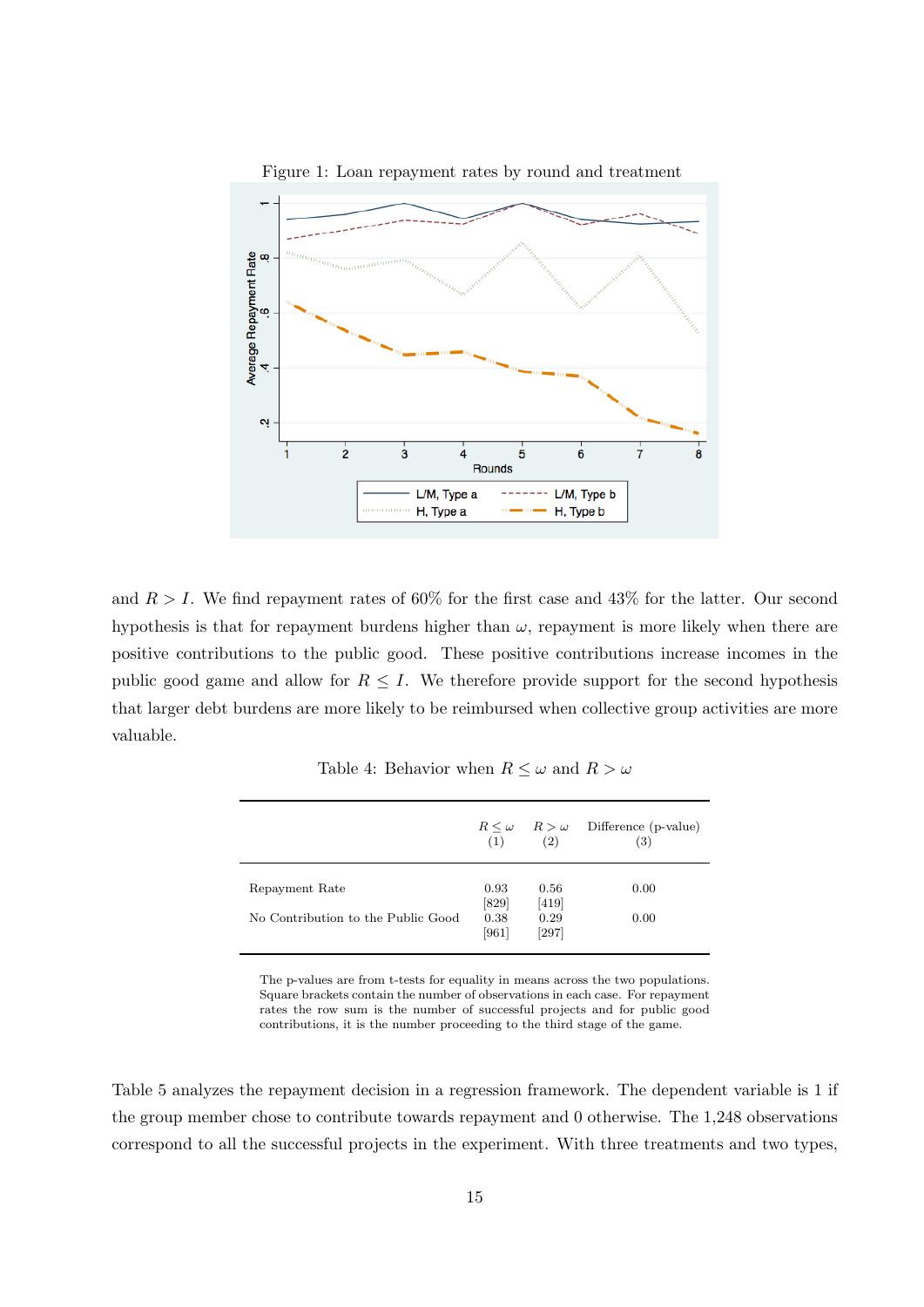there are six categories of borrowers. Model (1) estimates the propensity to contribute using a Probit specification with the omitted borrower category being b-type members in the Low treatment. This model uses only information on treatment and type. In Model (2), instead of using a member's type and treatment, we directly use the repayment burden and the expected benefit in terms of the average income a member of that type earns from the public good game. This corresponds more closely to our theoretical formulation in Section 2. In both these columns, marginal effects are reported. The last column presents estimates from a linear probability model which includes member fixed-effects and thereby exploits the variation in required repayments for each individual within a session. This variation arises from the differences in project success rates across rounds.

In the model in Section 2, a member defaults when the debt burden exceeds expected benefits from the public good game. The probability of contributing therefore jumps down to zero at the point that this incentive compatibility condition is violated. The models we estimate here are a continuous approximation of this propensity to contribute and the estimates in Table 5 cannot therefore be interpreted literally. These empirical formulations are useful because they allow us to control for unobservable fixed-effects which could influence the decision to contribute towards repayment. For example, we see in Figure 1 that subjects tend to contribute at higher rates in earlier rounds. Also, some individuals may be more altruistic. The estimates reported in the Table show that, even after controlling for these factors, the debt burden systematically influences the repayment decision and that this effect is greater for b-types.

The estimates in Column (1) exhibit the same pattern as the means by type and treatment given in Table 3. More interesting are the estimates in Columns (2) and (3) which relate the probability of contributing to the required repayment and show that individuals are less likely to contribute when the debt burden is higher. These effects are sizable. For example, when a group under the High treatment moves from 6 to 9 successful projects, the minimum required repayment decreases by a little over 50 Rupees (see Table 1). We can therefore halve the coefficients in the fixed-effects model in Column (3) to get estimates of the resulting change in repayment behavior. These imply a 19 percentage point decline in probability of contributing for b-types and a 6 percentage point decline for a-types. This supports our third hypothesis, namely that higher debt burdens result in differential rates of default across the two types.

We now turn to a description of behavior in the voting and public good games. In the voting game, we focus on whether default is punished, since these punishments are critical in turning potential sanctions into actual ones. For the public good game, we have no theoretical results to test and simply describe the pattern of contributions by type and treatment. We do look to differences in contributions by type and ask whether the a-types who gain more from the game, also contribute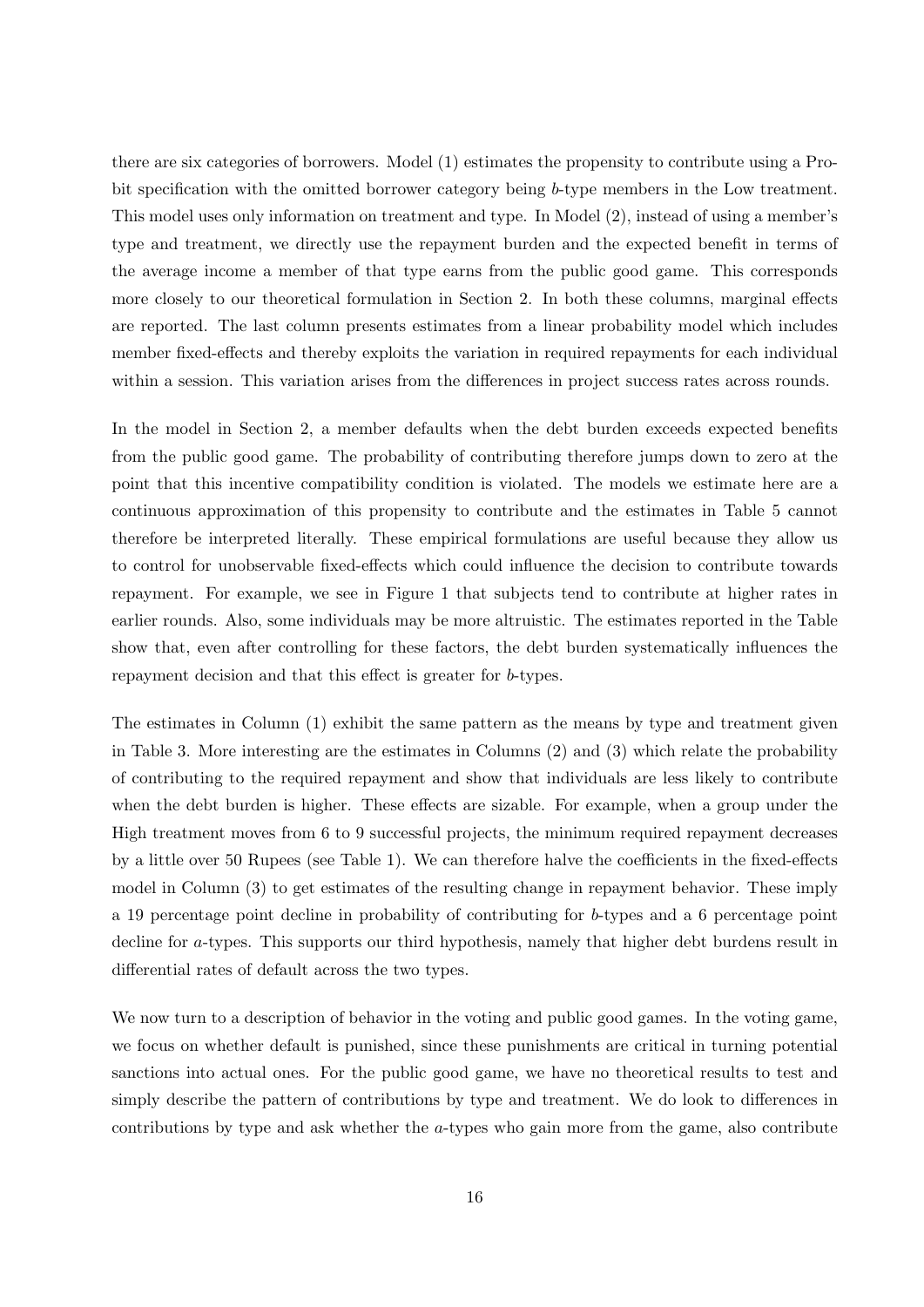|                                        | Probit ME Probit ME<br>(1)   | (2)                  | FE<br>(3)            |
|----------------------------------------|------------------------------|----------------------|----------------------|
| Type $a$                               | $-0.02$                      |                      |                      |
| Medium Debt                            | (0.05)<br>$-0.23***$         |                      |                      |
| High Debt                              | (0.07)<br>$-0.57***$         |                      |                      |
| Medium Debt $\times$ Type $a$          | (0.05)<br>$0.09**$<br>(0.04) |                      |                      |
| High Debt $\times$ Type a              | $0.14***$<br>(0.03)          |                      |                      |
| Total Number of Successes              | $0.03***$<br>(0.01)          |                      |                      |
| Required repayment/100                 |                              | $-0.40***$<br>(0.04) | $-0.38***$<br>(0.12) |
| Expected Benefit                       |                              | $0.61**$<br>(0.20)   |                      |
| Required repayment/100 $\times$ Type a |                              |                      | $0.26*$<br>(0.150)   |
| Constant                               |                              |                      | $1.05***$<br>(0.069) |
| Sample Size                            | 1,248                        | 1, 248               | 1,248                |

Table 5: Contributing to repayment

Robust standard errors in parentheses. The Probit specifications control for session, round, day and experimenter fixed-effects. Required repayment has been rescaled for ease of interpretation. The expected benefit is computed as the average income from Activity 3 (by session and type) multiplied by the overall probability of being excluded if choosing to default since not all defaulters are excluded. This average exclusion rate is 52 percent.

more.

#### Exclusion

As described above, all those contributing to loan repayment are eligible to vote but only those receiving at least two votes are excluded from the group. We divide all members into 3 categories, contributors, failures and defaulters. The top panel of Table 6 reports the fractions of each of these categories receiving at least one vote against them and the bottom panel reports the corresponding exclusion rates. Not surprisingly, contributors receive a negligible fraction of votes and are almost never excluded. By contrast, about three-quarters of all defaulters receive at least one vote against them and about half are excluded. One-quarter of those with failed projects also receive a vote against them even though their failure is randomly determined. Voting against these members is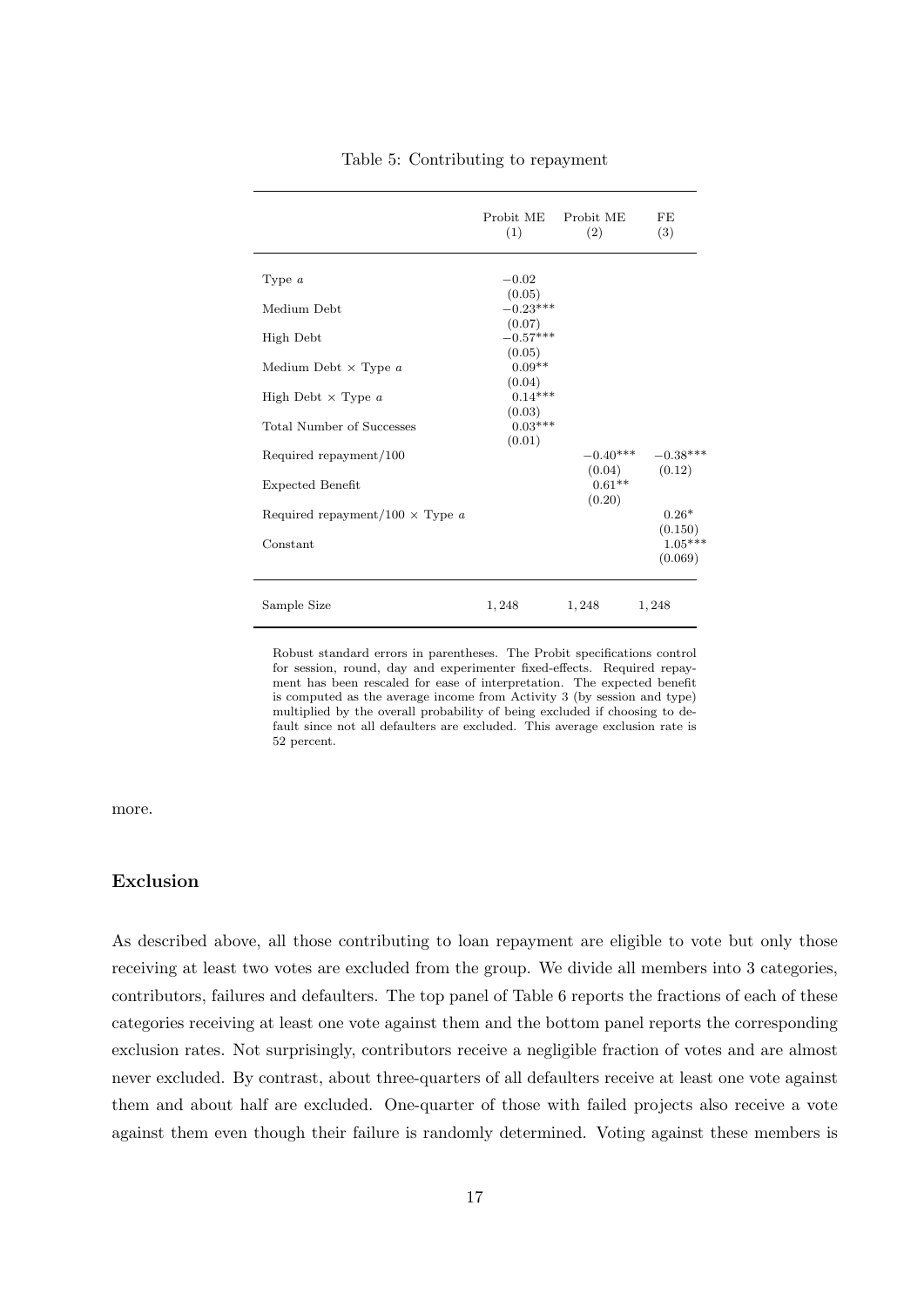akin to discriminating against those with bad luck. This phenomenon of responding to luck has been observed by others in both experimental and observational data (De Oliveira, Smith, and Spraggon, 2014; Cappelen, Konow, Sorensen, and Tungodden, 2013; Bertrand and Mullainathan, 2001). While we do not have an explanation for this behavior in our model, it is also clear that votes against failures are qualitatively different and of a much lower magnitude than those against defaulters. Only 9% of this group gets excluded.

|                                                  | (1)<br>All                 | (2)<br>Contributors       | (3)<br>Failures                     | (4)<br>Defaulters         | (5)<br>Difference $(p-value)$<br>$(4-3)$ |
|--------------------------------------------------|----------------------------|---------------------------|-------------------------------------|---------------------------|------------------------------------------|
| Panel A: Received at least One Vote              |                            |                           |                                     |                           |                                          |
| All                                              | 0.17<br>(0.01)<br>$[1360]$ | 0.07<br>(0.01)<br>$[949]$ | 0.23<br>(0.03)<br>$[286]$           | 0.74<br>(0.04)<br>$[125]$ | 0.00                                     |
| Low and Medium                                   | 0.16<br>(0.01)<br>$[1040]$ | 0.08<br>(0.01)<br>$[760]$ | 0.27<br>(0.03)<br>$[232]$           | 0.83<br>(0.05)<br>[48]    | 0.00                                     |
| High                                             | 0.19<br>(0.02)<br>$[320]$  | 0.02<br>(0.01)<br>$[189]$ | 0.09<br>(0.04)<br>$\left[54\right]$ | 0.69<br>(0.05)<br>$[77]$  | 0.00                                     |
| Difference: Low and Medium – High<br>$(p-value)$ | 0.13                       | 0.00                      | 0.01                                | 0.07                      |                                          |
| Panel B: Excluded                                |                            |                           |                                     |                           |                                          |
| All                                              | 0.08<br>(0.01)<br>$[1360]$ | 0.01<br>(0.01)<br>$[949]$ | 0.09<br>(0.02)<br>$[286]$           | 0.52<br>(0.05)<br>$[125]$ | 0.00                                     |
| Low and Medium                                   | 0.06<br>(0.01)<br>$[1040]$ | 0.01<br>(0.00)<br>$[760]$ | 0.11<br>(0.02)<br>$[232]$           | 0.60<br>(0.07)<br>[48]    | 0.00                                     |
| High                                             | 0.12<br>(0.02)<br>$[320]$  | 0.00<br>$(-)$<br>$[189]$  | 0.02<br>(0.02)<br>$[54]$            | 0.47<br>(0.06)<br>$[77]$  | 0.00                                     |
| Difference: Low and Medium – High<br>$(p-value)$ | 0.00                       | 0.11                      | 0.03                                | 0.13                      |                                          |

Standard errors in parentheses. Reported  $p$ -values are from  $t$ -tests for equality in means. Square brackets contain the number of observations in each case.

Table 7 shows the fraction of eligible voters who actually vote, by type and treatment. The sample here is restricted to contributors in rounds where there is some default. We do this to test the propensity of members to sanction default. The fraction voting is much higher for the High treatment, relative to the Low and Medium treatments. One possible explanation for this greater use of sanctions is that enforcement is more critical in ensuring the repayment of the group loan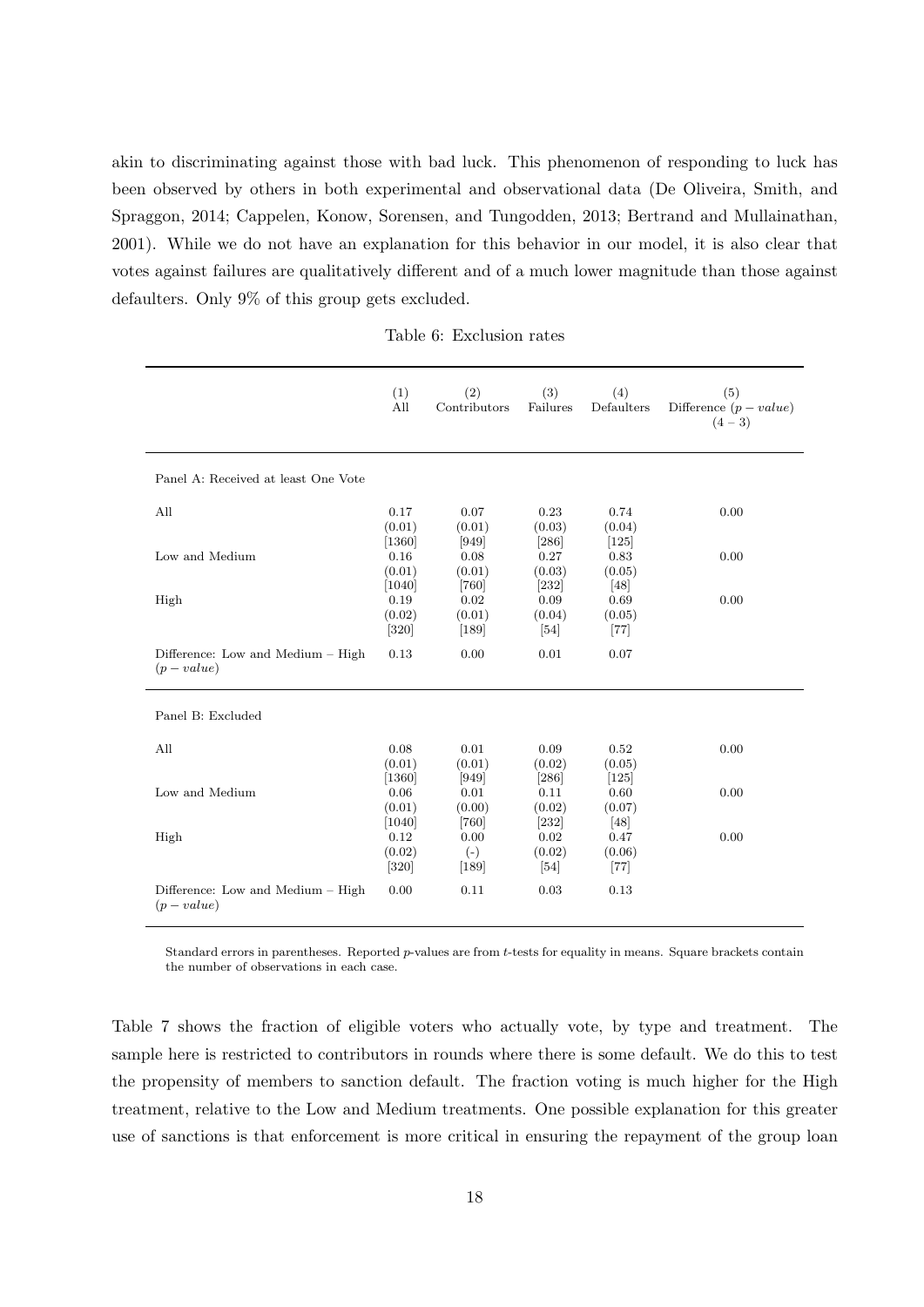than in the other two treatments and one or two defaulters can more easily trigger group default. We find b-types more likely to vote in the Low and Medium treatment but there are no systematic differences across the two types within the High treatment. Our theoretical model does not predict any differences in voting behavior by type. In any equilibria in which both  $a$  and  $b$  types contribute to repayment, their incentives to exclude defaulters are aligned.

|                                                  | All<br>(1)                | Type $a$<br>(2)                                 | Type $b$<br>(3)        | Difference<br>$(p$ -value)<br>(4) |
|--------------------------------------------------|---------------------------|-------------------------------------------------|------------------------|-----------------------------------|
| Low and Medium Debt.                             | 0.75<br>(0.06)<br>[190]   | 0.68<br>(0.05)<br>$\left\lceil 101\right\rceil$ | 0.82<br>(0.04)<br>[89] | 0.03                              |
| High Debt                                        | 0.85<br>(0.03)<br>$[189]$ | 0.87<br>(0.03)<br>$[119]$                       | 0.80<br>(0.05)<br>[70] | 0.17                              |
| Difference: Low and Medium – High<br>$(p-value)$ | 0.01                      | 0.00                                            | 0.75                   |                                   |

Table 7: Voting behavior by type and treatment

Standard errors in parentheses and sample sizes in square brackets. The sample consists of all contributors in rounds where there is some default. p-values are based on a t-test for equality in means.

### The public good game

The average contribution to the group account is 26 rupees, one quarter of the endowment. Type a players contribute on average 76% more than type b. Based on a Mann-Whitney Wilcoxon rank sum test, the distribution of contributions by a-types first-order stochastically dominates that of b-types for all treatments. The sum of contributions is largest in the High treatment, implying that, conditional on these groups reaching Activity 3, the income earned from this stage is larger. In support of our second hypothesis in Section 2, generous public good contributions allow a larger debt burden to be supported in equilibrium.

As discussed at the end of Section 2, we restrict ourselves to examining whether the general pattern of repayment behavior fits our theoretical model rather than attempt a fine test for our theoretical propositions. The range of data values that emerge from our experimental data do not allow us to do much more. For example, credible sanctions in Propositions 2 and 3 require that the ratio of contributions in the public good game,  $\phi = \frac{g_a}{g}$  $\frac{g_a}{g_b}$ , lies between 2 and 2.8. Although there are 9 out of 20 sessions in which the average level of  $\phi$  is above 2, and 5 in which it is above 2.8, we are unable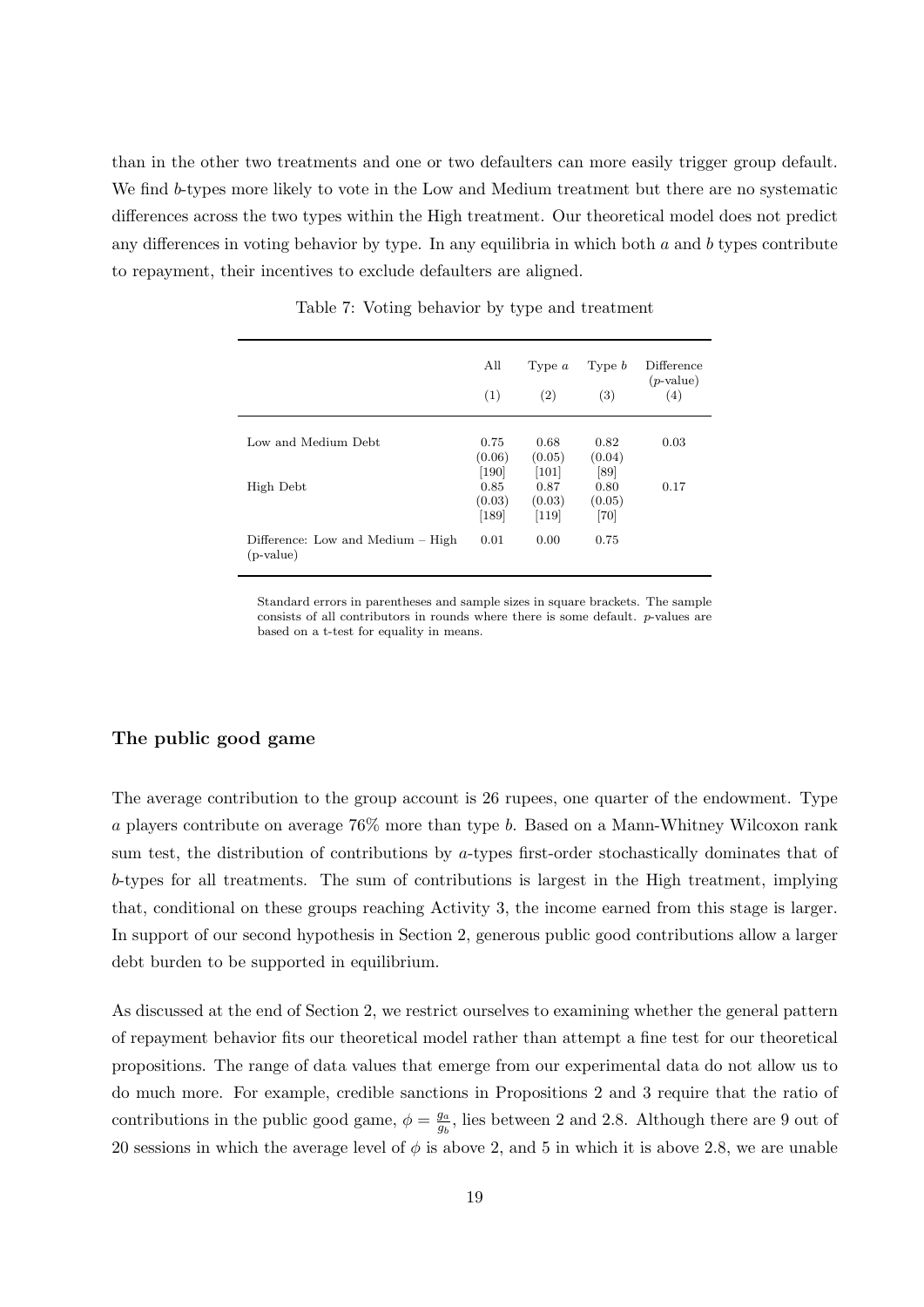|                     | All<br>(1)                        | Type $a$<br>(2)                     | Type $b$<br>(3)                       | $F_b > F_a$<br>$(p-value)$ <sup>†</sup> |
|---------------------|-----------------------------------|-------------------------------------|---------------------------------------|-----------------------------------------|
| All                 | 25.92<br>(0.91)                   | 32.85<br>(1.39)                     | 18.70<br>(1.09)                       | 0.00                                    |
| Low and Medium Loan | [1258]<br>24.31<br>(1.00)         | [642]<br>31.39<br>(1.59)            | [616]<br>17.19<br>(1.14)              | 0.00                                    |
| High Loan           | [975]<br>31.47<br>(2.07)<br>[283] | [489]<br>37.52<br>(2.90)<br>$[153]$ | $[486]$<br>24.35<br>(2.85)<br>$[130]$ | 0.00                                    |

Table 8: Average contributions to the public good

Standard errors in parentheses and sample sizes in square brackets. Reported p-values are from a rank sum test of first order stochastic dominance of the distribution of the a-types.

to satisfactorily test Proposition 3 because the other conditions required are not simultaneously satisfied. Whenever expected benefits from the public good game are lower than the repayment burden for a b-type member, they also fall short of the repayment burden for an  $a$ -type if all b -types default. As a result, the conditions under which a separating equilibrium occurs are never strictly satisfied in our experiment and this result is derived mainly for theoretical completeness. However using the experimental data we show in this paper that repayment incentives matter and do so in ways that have not been carefully explored in the microfinance literature.

## 5 Conclusion

The expanding body of research in microfinance, both theoretical and empirical, has focussed on how the structure of contracts influences repayment behavior. Experimental studies have often emerged out of collaborations of researchers and microfinance institutions in which borrowers are assigned to different treatments to estimate the impact of contractual features on repayment rates. In the field, the interactions of members in microfinance groups extend well beyond credit. Many of these groups engage in a range of social and production activities, yet little is known about how these activities influence their financial performance.

Our paper investigates the relationship between loan size and the value of ancillary group activities to highlight their importance in encouraging compliance in credit contracts. We use a three-stage repayment game in which groups can vote to expel members who default on their loans and exclude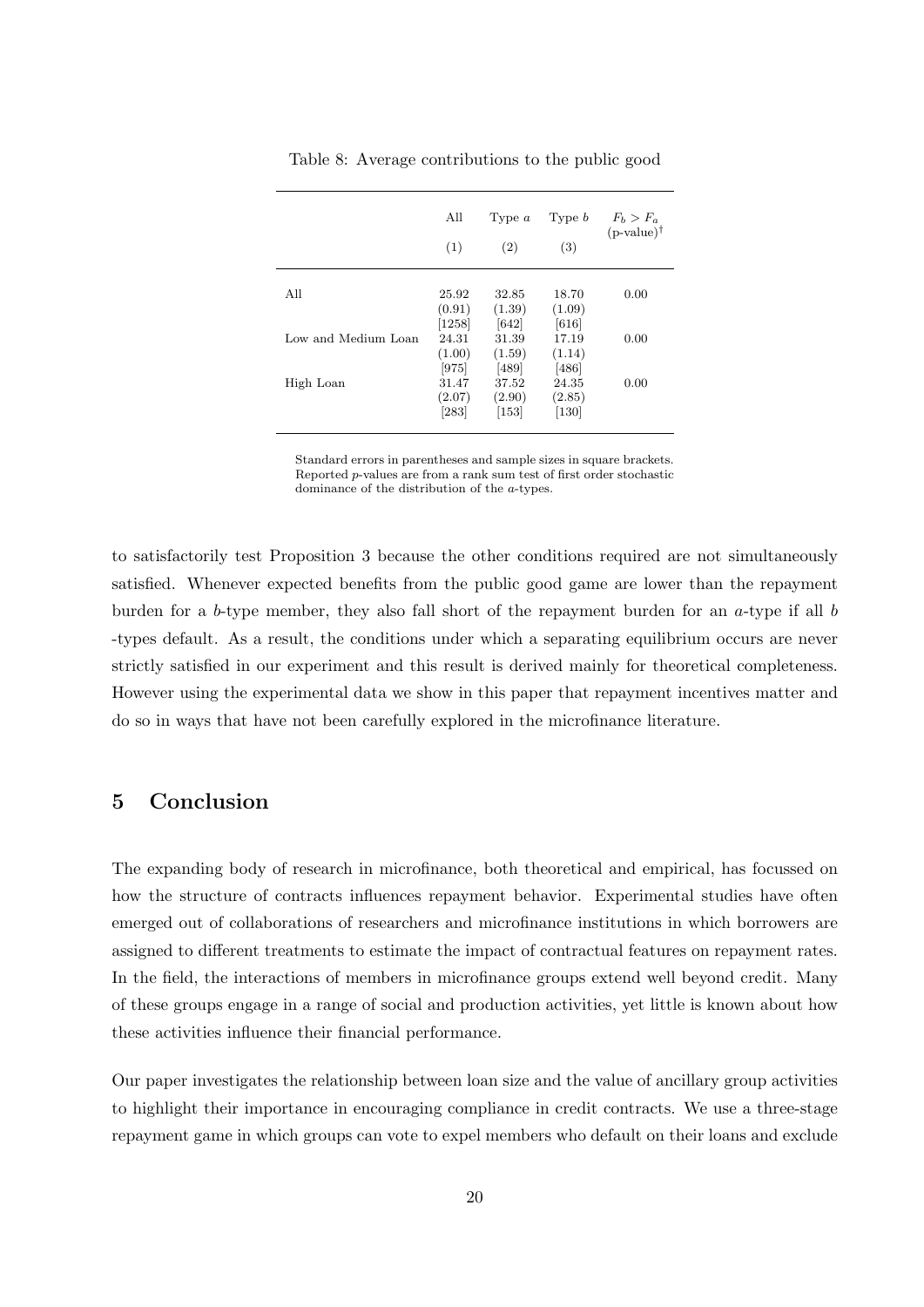them from group activities. We identify repayment equilibria with and without exclusion and show that exclusionary equilibria are most likely when debt burdens are large and there is significant heterogeneity across members in the benefits from group activities. We design an experiment to test the main predictions of the model and our experimental findings are broadly consistent with the theory. Within groups, those with the largest gains from group activities contribute more often to loan repayment and exclusion is used as an effective disciplinary device.

These results suggest that the collective activities undertaken by microfinance groups are not incidental and can be directly linked to their performance. From a policy perspective, one could argue that the development of alternative activities by microfinance groups should be encouraged as a way to increase their ability to sanction defecting members. In doing so however, it is critical that the returns from such activities be sizable. This is particularly true of the ultra-poor households who operate in precarious environments and may be more susceptible to default.

A common criticism of laboratory experiments is that decisions made by student subjects are unlikely to adequately capture the decision-making environments of members of microfinance groups. While the levels of repayment rates, contributions to the public good and the frequency of sanctions may differ across subject pools, we believe our results provide evidence on the importance of incentives in explaining differences in behavior. Our purpose in this paper is to examine the relevance of incentives faced by groups in a controlled environment. A natural next step would be to take an experiment of this type to the field.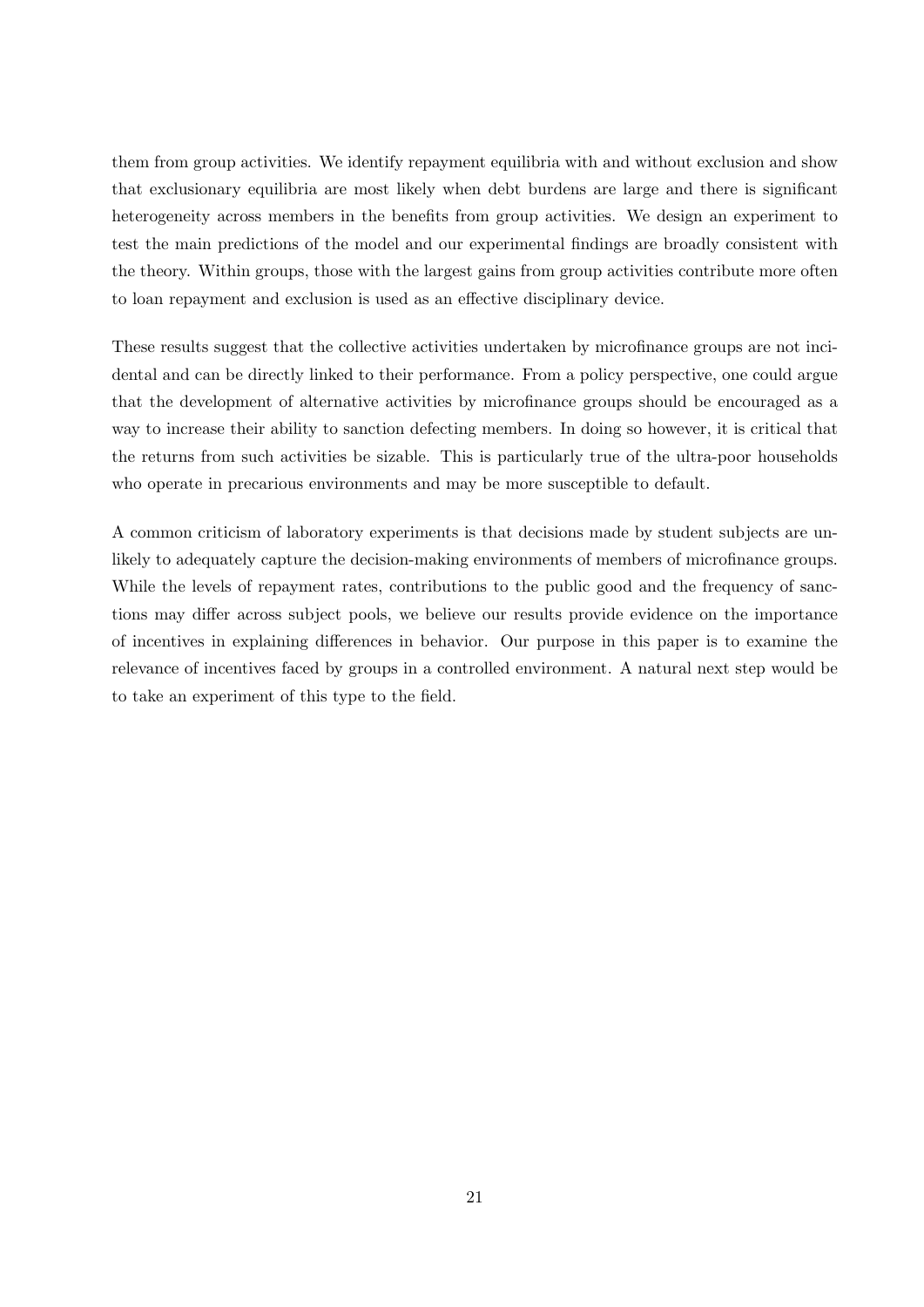## Appendix

### Proofs of theoretical results

Proof of Proposition 1. With zero contributions to the public good by both types, the income of all those continuing to Stage 3 is  $\omega$  and exclusion is always credible because, in this case, Stage 3 income is fixed and does not depend on the size or composition of the group. Therefore repayment will occur only if  $\frac{nL}{j} \leq \omega$  and not otherwise.  $\Box$ 

Condition for the profitable exclusion of k members of type b: With  $n_a$  and  $n_b$  as the numbers of the two types in the group, the threat of excluding k defaulting members of type  $b$  is credible if it increases the value of the public good for voting members. This requires the inequality in (4) to hold. This condition can be re-written as:

$$
\frac{(n_a\alpha_a + n_b\alpha_b - k\alpha_b)(n_a g_a + n_b g_b - k g_b)}{n_a + n_b - k} \ge \frac{(n_a\alpha_a + n_b\alpha_b)(n_a g_a + n_b g_b)}{n_a + n_b}
$$

Multiplying both sides by  $\frac{(n_a+n_b-k)(n_a+n_b)}{\alpha_b g_b}$  and using  $\phi$  and  $\theta$  to denote  $\frac{g_a}{g_b}$  and  $\frac{\alpha_a}{\alpha_b}$  respectively, we obtain:

$$
\phi \ge \frac{(n_a + n_b)(n_a + n_b - k)}{n_a^2(\theta - 1)} + 1
$$

or

$$
\phi \ge \frac{n(n-k)}{n_a^2(\theta - 1)} + 1 = \hat{\phi}(k).
$$

Since  $\hat{\phi}(k)$  is clearly decreasing in k, the necessary condition for excluding k members is weaker than that for excluding any number less than  $k$ . Therefore, if the threat to exclude k members of type  $b$  is credible, so is the threat to exclude any larger number of members of type  $b$ .  $\Box$ 

Proof of Proposition 2. All members are willing to repay the loan rather than face exclusion if  $\frac{nL}{j} \leq \min\{I_a, I_b\}$  where  $I_a$  and  $I_b$  are both computed using all n members with contributions of the two types given by  $g_a$  and  $g_b$  respectively. Exclusion is however only credible if the exclusion of a single b type member does not decrease the expected return from Stage 3 of the game. This is true only when the ratio  $\phi \geq \phi(1)$ .  $\Box$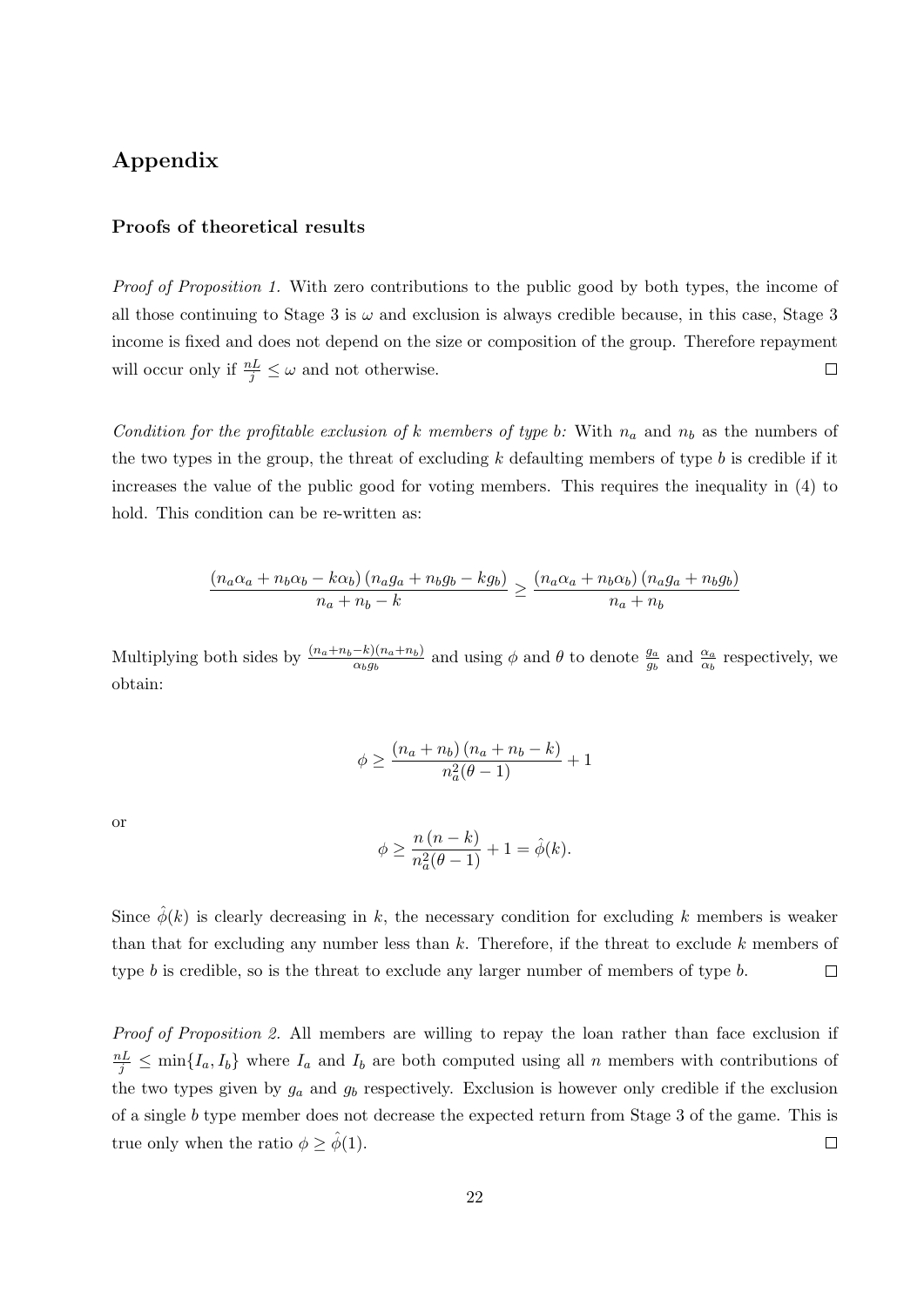*Proof of Proposition 3.* Our proof proceeds in 3 steps. We first point out that the condition on  $\phi$ implies that exclusion of any defaulting members of type  $b$  is always credible. The second step is to show that when there are j successes, the condition  $\frac{nL}{j} > I_b(n_a, n_b)$  implies that successful b types always prefer default and exclusion to repayment. Our third and final step is to show that the condition  $\frac{nL}{j-n_b} < I_a(n_a)$  is sufficient to ensure that successful a type members contribute to repaying the group loan, even though they do not know the distribution of the  $j$  successful projects across the 2 types when making this repayment decision.

**Step 1:** Consider a group with j successful projects and values of  $g_a$  and  $g_b$  such that their ratio  $\phi \geq \hat{\phi}(1)$ . We see from (5) that  $\hat{\phi}(k)$  is decreasing in k. Therefore, the condition  $\phi \geq \hat{\phi}(1)$ ensures that, for any feasible value of  $k$ , the exclusion of  $k$  members of type  $b$  raises expected payoffs in Stage 3 for the remaining members. Feasible values of k are integers in the interval  $[\max(0, j - n_a), \min(n_b, j)].$ 

**Step 2:** We now show that a b type who prefers exclusion to repayment of a  $j<sup>th</sup>$  share of the loan would also prefer exclusion to repayment if some of the other b types defaulted and were excluded from the group:

$$
\frac{nL}{j-k} - I_b(n_a, n_b - k) > \frac{nL}{j} - I_b(n_a, n_b) \tag{7}
$$

for feasible values of k. Substituting the expression for  $I<sub>b</sub>$  from (2), the above inequality can be written as

$$
\frac{nL}{j-k} - \frac{nL}{j} > \alpha_i \left( \frac{(A - k\alpha_b)(G - kg_b)}{n-k} - \frac{AG}{n} \right)
$$

 $A = n_a \alpha_a + n_b \alpha_b$  is the sum of the  $\alpha$  coefficients in the initial group and  $G = n_a g_a + n_b g_b$  is the total contribution to the public good when the group is intact. Replacing  $(A - k\alpha_b)(G - kg_b)$  by AG, it is enough to show that

$$
\frac{nL}{j-k} - \frac{nL}{j} \ge \alpha_b \left( \frac{AG}{n-k} - \frac{AG}{n} \right)
$$

which can be re-written as

$$
\frac{\frac{nL}{j}}{\frac{\alpha_b AG}{n}} \ge \frac{j-k}{n-k}
$$

This inequality always holds since we started with the assumption that  $\frac{nL}{j} > I_b(n_a, n_b)$  and  $\frac{\alpha_b A G}{n}$ is just one component of  $I_b(n_a, n_b)$  so the LHS is greater than 1 and the RHS cannot be greater since  $j \leq n$ .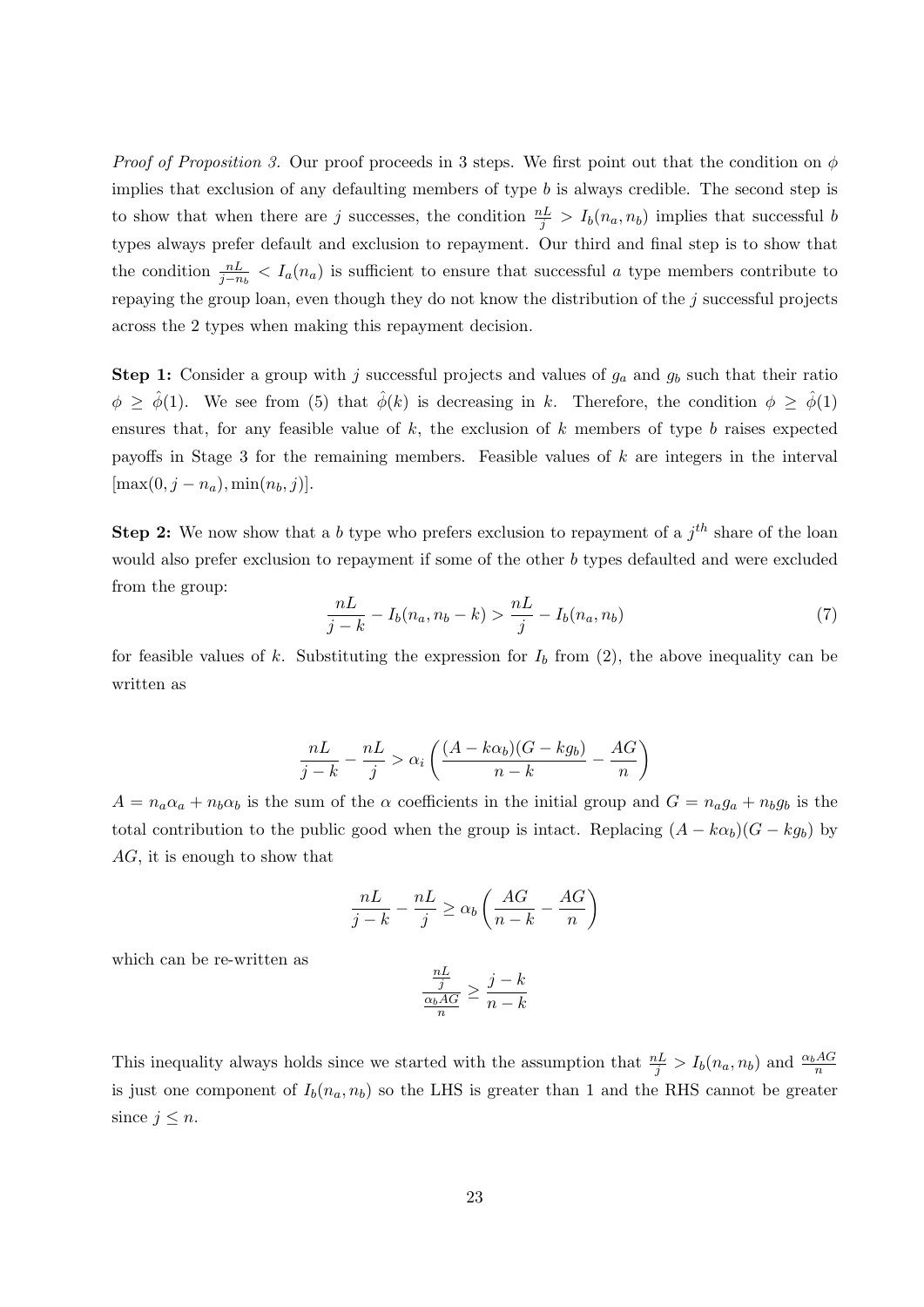**Step 3:** We now show that, given the condition on  $\phi$  in the proposition, a types who are willing to reimburse the loan when all  $n_b$  members of type b default and are excluded from the public good game are also willing to do so when  $k < n_b$  default. This implies that a type members contribute to repayment irrespective of the number of successful projects owned by defaulting b types.

An a type member prefers to reimburse the loan even if all b-types succeed, default and are excluded under condition (ii) in the proposition, i.e.  $\frac{nL}{j-n_b} < I_a(n_a, 0)$ . We now need to show that  $\frac{nL}{j-k}$  $I_a(n_a, n_b - k)$  for all  $k < n_b$ . A sufficient condition for this is

$$
\frac{I_a(n_a, n_b - k)}{\frac{nL}{j-k}} > \frac{I_a(n_a, 0)}{\frac{nL}{j - n_b}}
$$
 for all  $k < n_b$ 

The above inequality can be re-written as

$$
\frac{j-k}{j-n_b} > \frac{I_a(n_a,0)}{I_a(n_a,n_b-k)}
$$

or, expanding the expressions for income on the RHS, we have

$$
\frac{j-k}{j-n_b} > \frac{w - g_a + v_a(n_a, 0)}{w - g_a + v_a(n_a, n_b - k)}
$$

The condition on  $\phi$  in Step 1 implies  $v_a(n_a, 0) > v_a(n_a, n_b - k)$ , so the ratio on the RHS is greater than 1 and adding a constant to both the numerator and denominator reduces it. It is therefore enough to show that

$$
\frac{j-k}{j-n_b} > \frac{v_a(n_a,0)}{v_a(n_a,n_b-k)}
$$

or, using the expression for  $v_i$  from  $(1)$ 

$$
\frac{j-k}{j-n_b} > \frac{\alpha_a (A - n_b \alpha_b)(G - n_b g_b)/(n - n_b)}{\alpha_a (A - k \alpha_b)(G - k g_b)/(n - k)}\tag{8}
$$

Now, since  $k < n_b$ , replacing k by  $n_b$  in the term  $(A - k\alpha_b)(G - kg_b)$  increases the RHS in (8). It is therefore enough to show that

$$
\frac{j-k}{j-n_b} \ge \frac{n-k}{n-n_b}
$$

which clearly holds since  $j \leq n_b$ .

 $\Box$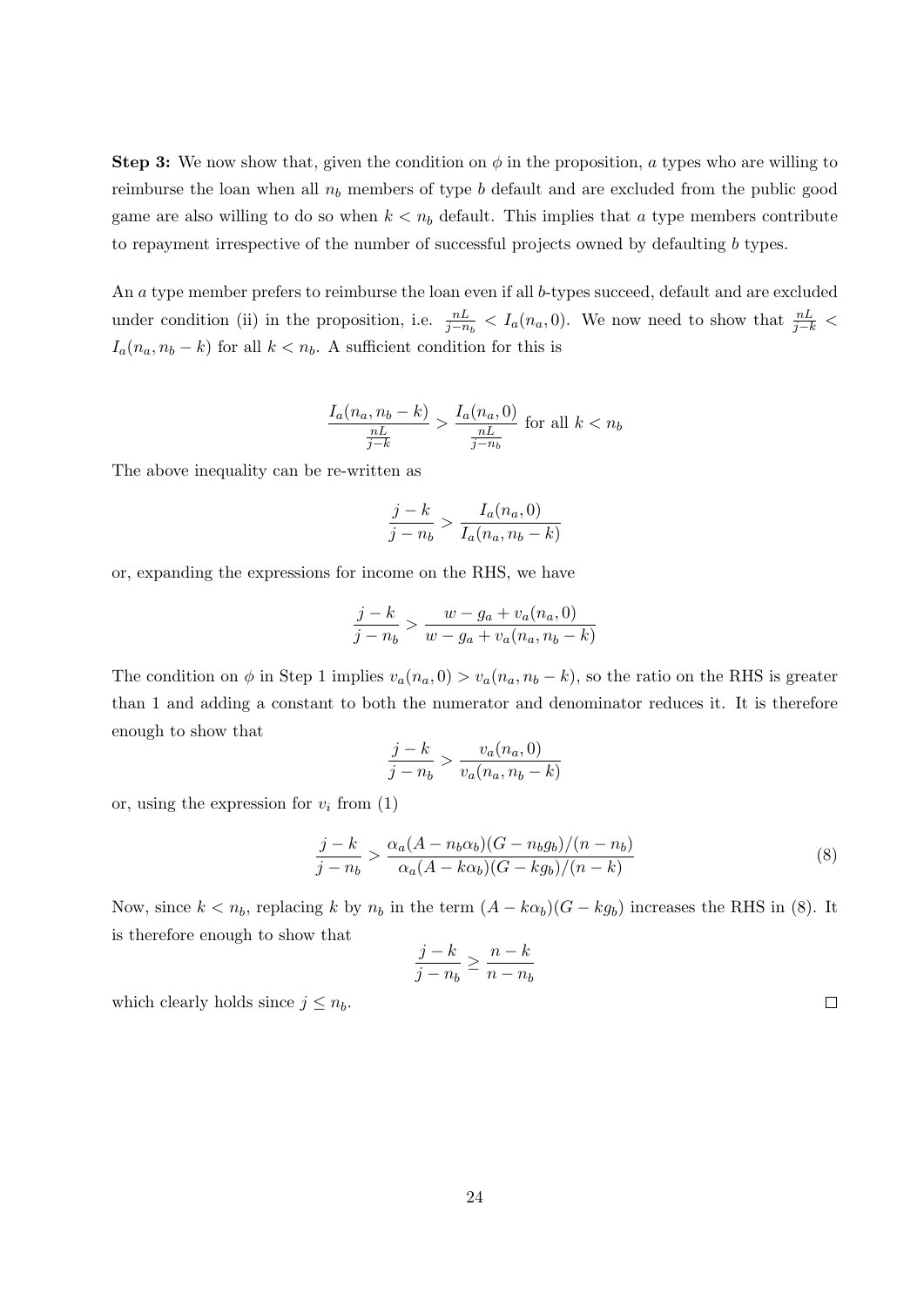Figure A1: Structure of the experiment

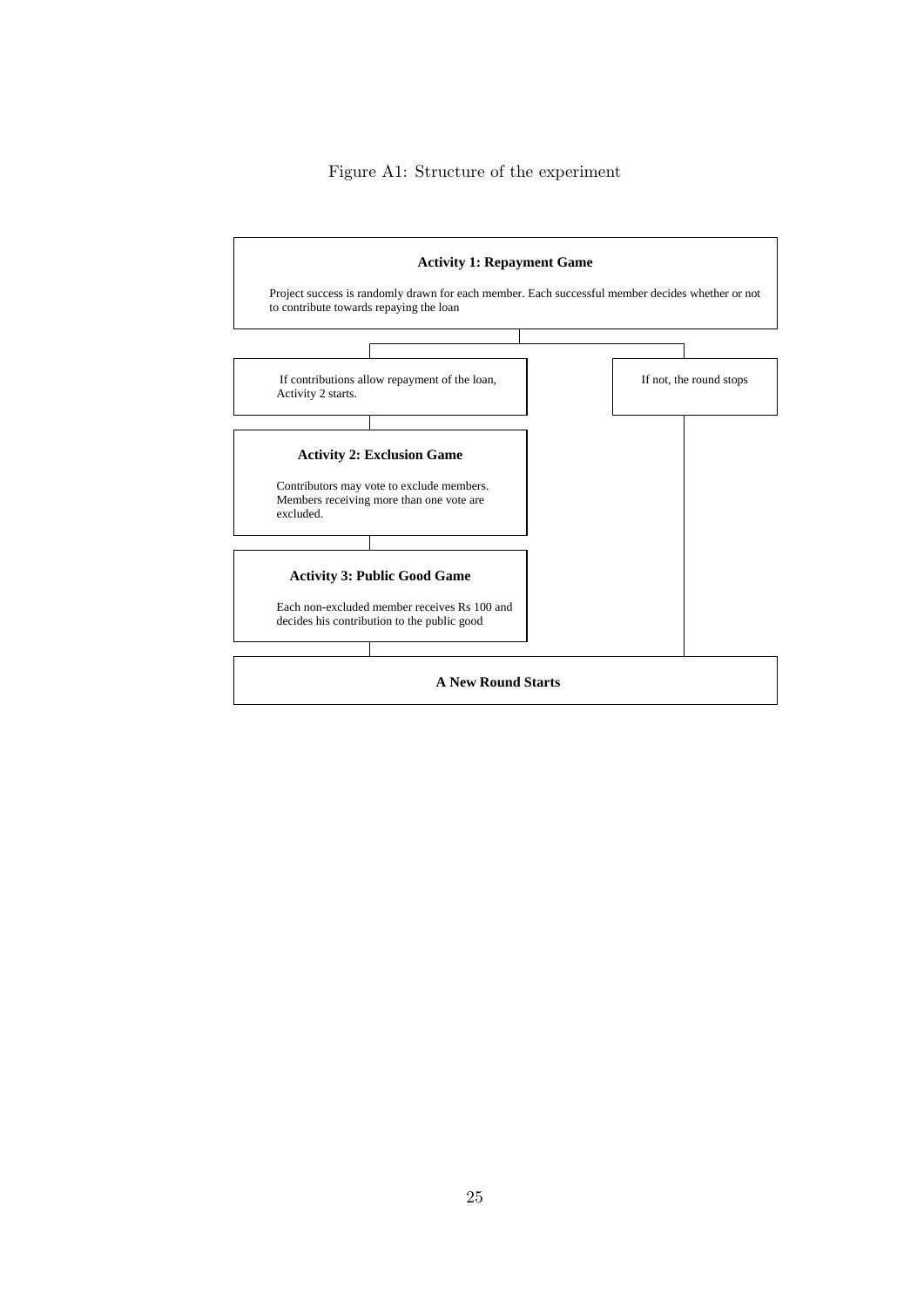|                     | All<br>(1) | Low<br>(2) | Medium<br>(3) | High<br>(4) |  |
|---------------------|------------|------------|---------------|-------------|--|
| Age                 | 21.00      | 20.80      | 21.13         | 21.04       |  |
|                     | (0.12)     | (0.24)     | (0.21)        | (0.18)      |  |
| Male                | 0.56       | 0.57       | 0.56          | 0.54        |  |
|                     | (0.04)     | (0.07)     | (0.06)        | (0.06)      |  |
| Course Economics    | 0.62       | 0.62       | 0.61          | 0.63        |  |
|                     | (0.03)     | (0.06)     | (0.06)        | (0.06)      |  |
| Post Graduate       | 0.55       | 0.47       | 0.61          | 0.54        |  |
|                     | (0.04)     | (0.07)     | (0.06)        | (0.06)      |  |
| Born: Delhi         | 0.41       | 0.28       | 0.46          | 0.47        |  |
|                     | (0.04)     | (0.06)     | (0.06)        | (0.06)      |  |
| Born: Other North   | 0.25       | 0.25       | 0.23          | 0.27        |  |
|                     | (0.03)     | (0.06)     | (0.05)        | (0.05)      |  |
| Lived in Delhi Long | 0.49       | 0.38       | 0.46          | 0.60        |  |
|                     | (0.04)     | (0.06)     | (0.06)        | (0.06)      |  |
| Eldest              | 0.34       | 0.30       | 0.40          | 0.30        |  |
|                     | (0.03)     | (0.06)     | (0.06)        | (0.06)      |  |
| Youngest            | 0.41       | 0.40       | 0.36          | 0.47        |  |
|                     | (0.04)     | (0.06)     | (0.06)        | (0.06)      |  |
| Sample Size         | 200        | 60         | 70            | 70          |  |

Table A1: Baseline balance

Standard errors in parentheses.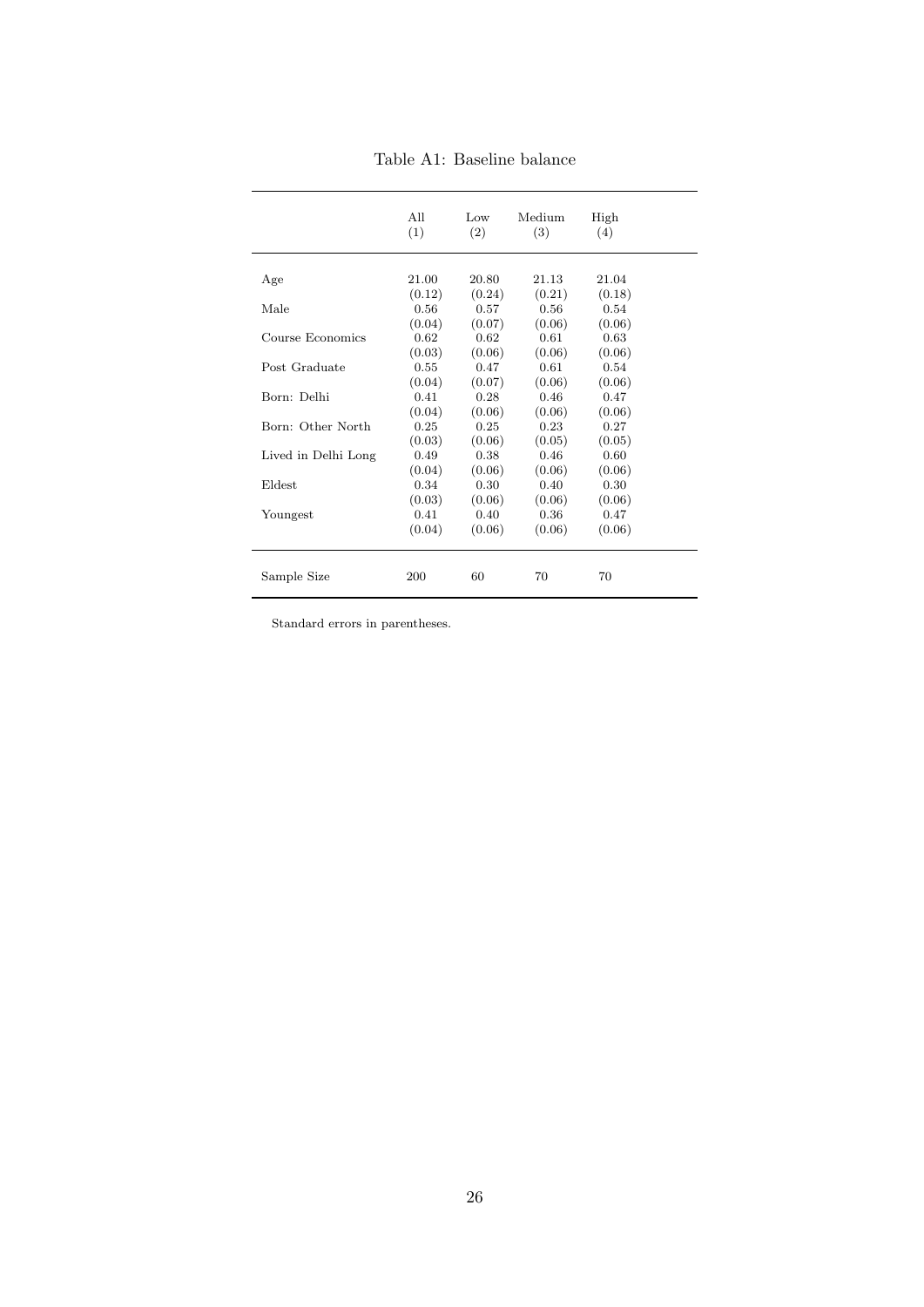## References

- Abbink, K., B. Irlenbusch, and E. Renner (2006): "Group Size and Social Ties in Microfinance Institutions," Economic Inquiry,  $44(4)$ ,  $614 - 628$ .
- ANDERSON, S., AND J.-M. BALAND (2002): "The Economics of Roscas and intra-household resource allocation," Quarterly Journal of Economics, 117(3), 963–95.
- ANDREONI, J. (1995): "Cooperation in Public Goods Experiments: Kindness or Confusion?," American Economic Review, 85(4), 891–904.
- ANDREONI, J., W. T. HARBAUGH, AND L. VESTERLUND (2008): Altruism in Experiments2nd edn.
- Aoki, M. (2001): Toward a comparative institutional analysis. MIT Press.
- Baland, J., R. Somanathan, and L. Vandewalle (2008): "Microfinance lifespans: A study of attrition and exclusion in self-help groups in India," India Policy Forum, 4(1), 159–210.
- BALAND, J.-M., R. SOMANATHAN, AND Z. WAHHAJ (2013): "Repayment incentives and the distribution of gains from group lending," Journal of Development Economics, 105, 131 – 139.
- BANERJEE, A. V. (2013): "Microcredit Under the Microscope: What Have We Learned in the Past Two Decades, and What Do We Need to Know?," Annual Review of Economics, 5, 487 – 519.
- BERTRAND, M., AND S. MULLAINATHAN (2001): "Are CEO's Rewarded for Luck? The Ones without Pricipals are," Quarterly Journal of Economics, 116(3), 901 – 932.
- BESLEY, T., AND S. COATE (1995): "Group lending, repayment incentives and social collateral," Journal of Development Economics, 46(1), 1–18.
- Cappelen, A. W., J. Konow, E. Sorensen, and B. Tungodden (2013): "Just Luck: An Experimental Study of Risk-Taking and Fairness," American Economic Review, 103(4), 1398 – 1413.
- Cason, T. N., L. Gangadharan, and P. Maitra (2012): "Moral Hazard and Peer Monitoring in a Laboratory Microfinance Experiment," Journal of Economic Behavior and Organization, 82(1), 192 – 209.
- Cinyabuguma, M., T. Page, and L. Putterman (2005): "Cooperation under the threat of expulsion in a public goods experiment," Journal of Public Economics, 89, 1421–1435.
- DE OLIVEIRA, A., A. SMITH, AND J. SPRAGGON (2014): "Reward the Lucky? An Experimental Investigation of the impact of Agency and Luck on Bonuses," Discussion paper, University of Massachusetts, Amherst.
- DEQUIDT, J., T. FETZER, AND M. GHATAK (2014): "Group lending without joint liability," Journal of Development Economics, Forthcoming.
- FEHR, E., AND S. GACHTER (2000): "Cooperation and punishment in public goods experiments," The American Economic Review, 90, 980–994.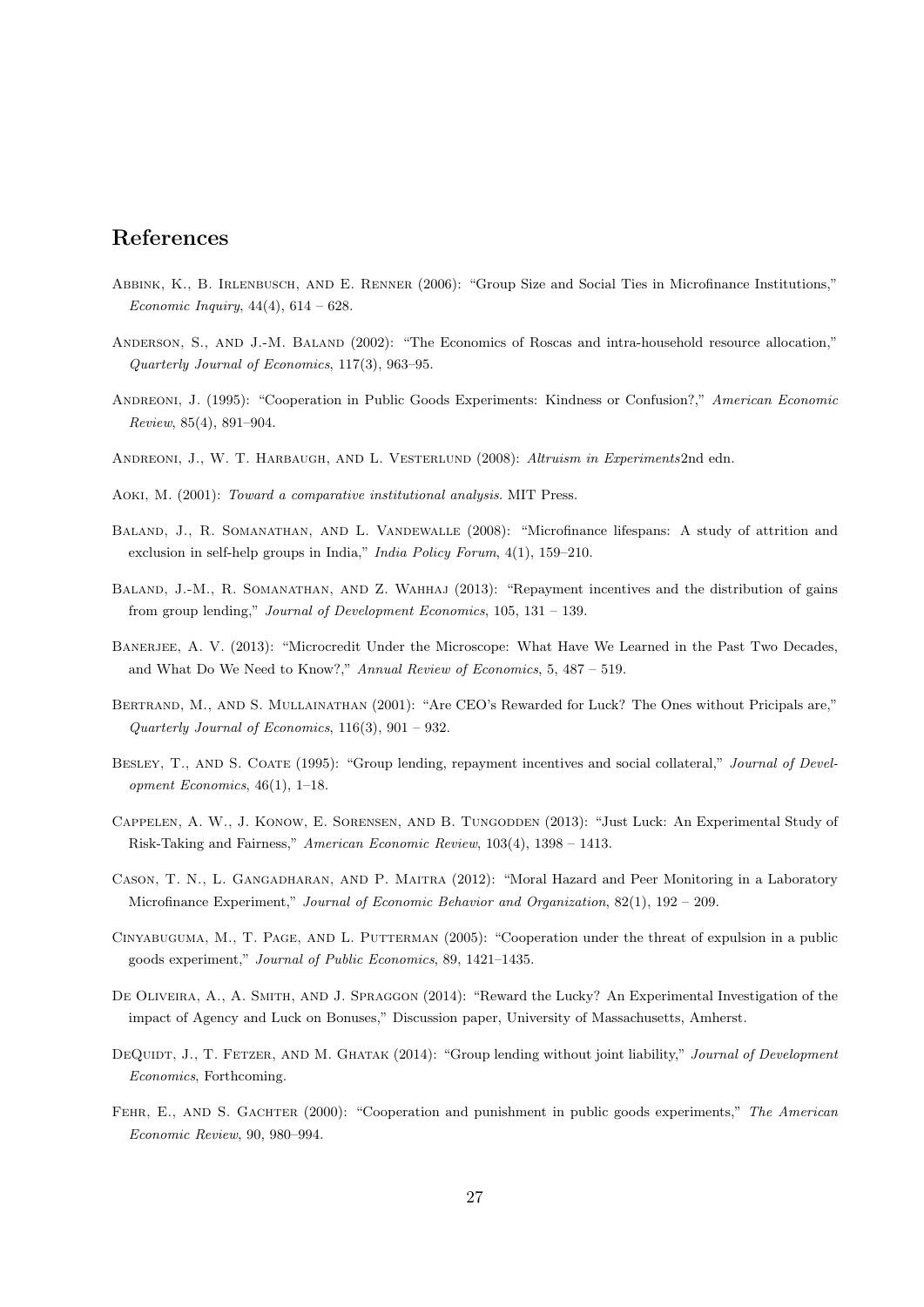- Feigenberg, B., E. Field, and R. Pande (2013): "The Economic Returns to Social Interaction: Experimental Evidence from Microfinance," Review of Economic Studies,, 80(4), 1459 – 1483.
- FELLNER, G., Y. LIDA, S. KROGER, AND E. SEKI (2010): "Heterogeneous productivity in voluntary public good provision: an experimental analysis," Working paper.
- FISCHBACHER, U., AND S. GACHTER (2010): "Social preferences, beliefs, and the dynamics of free riding in public goods experiments," The American Economic Review, 100(1), 541–556.
- GINE, X., P. JAKIELA, D. KARLAN, AND J. MORDUCH (2010): "Microfinance Games," Americal Economic Journal: Applied Economics,  $2(3)$ ,  $60 - 95$ .
- GREIF, A. (1993): "Contract enforceability and economic institutions in early trade: The Maghribi traders' coalition," The American economic review, pp. 525–548.
- Karlan, D., and J. Zinman (2009): "Observing unobservables: Identifying information asymmetries with a consumer credit field experiment," Econometrica, 77(6), 1993–2008.
- Nikiforakis, N. (2008): "Punishment and counter-punishment in public good games: Can we really govern ourselves?," Journal of Public Economics, 92(1-2), 91–112.
- Ostrom, E., J. Walker, and J. R. Gardner (1992): "Covenants with and without a sword: self governance is possible," American Political Science Review, 86, 404–417.
- PLATTEAU, J. (2006): "Solidarity norms and institutions in village societies: Static and dynamic considerations," Handbook on the Economics of Giving, Reciprocity and Altruism, 1, 819–886.
- PUTNAM, R., R. LEONARDI, AND R. NANETTI (1994): Making democracy work: Civic traditions in modern Italy. Princeton Univ Pr.
- Rai, A., and S. Ravi (2011): "Do Spouses Make Claims? Empowerment and Microfinance in India," World Development, 39(6), 913 – 921.
- REUBEN, E., AND A. RIEDL (2009): "Enforcement of Contribution Norms in Public Good Games with Heterogeneous Populations," Cesifo working paper.
- SEBSTAD, J., AND M. COHEN (2001): "Microfinance, risk management, and poverty," Washington, DC: CGAP.
- Tan, F. (2008): "Punishment in a linear public good game with productivity heterogeneity," De Economist, 156, 269–293.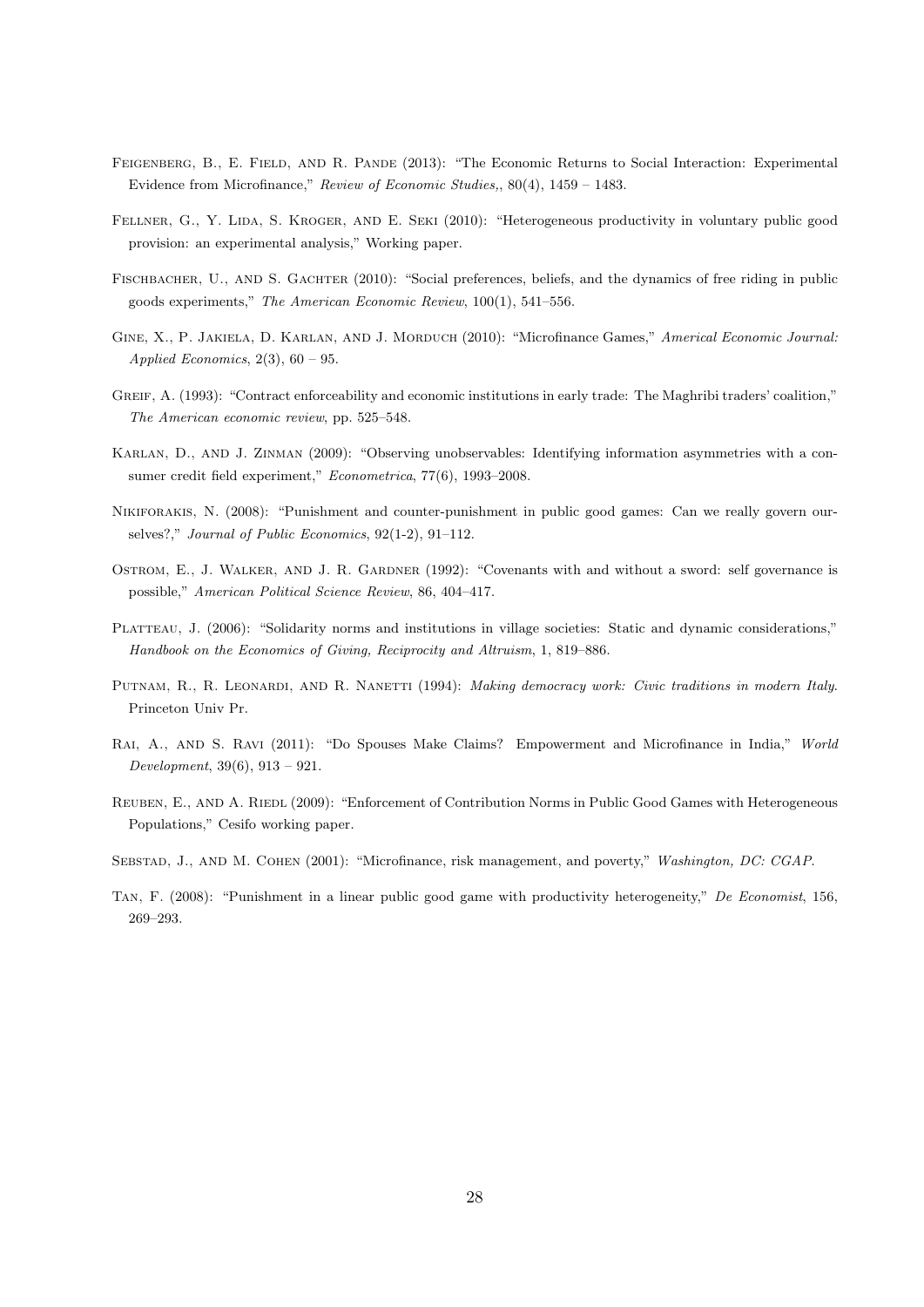## **Instructions:**

**ID: Type:**

This is an experiment in the economics of decision-making. The instructions are simple and if you follow them carefully and make good decisions you will earn money that will be paid to you privately in cash at the end of the experimental session. Your earnings will be in experimental rupees (ERs), which will be converted into real rupees (Rs) at the following exchange rate: Experimental rupees  $=$  Rs 1.

In today's experiment you will take part in 3 different activities (we will call them Activity 1, Activity 2 and Activity 3). Your ID number and your type are provided on the top left hand corner of this page. You can be type A or type B. Each type has a number associated with it:  $A = 0.9$  and  $B = 0.3$ . This number will determine your income in Activity 3. There are equal number of types in each group (i.e., there are 5 type A's and 5 type B's). Attached to the instructions you will also find a record sheet. **Please do not reveal your type or show your record sheet to any other member of your group.**

You will participate in Activity 1 10 times. The number of times you continue on to Activity 2 and Activity 3 will depend on the outcome of Activity 1 in a manner to be explained below.

## **Activity 1:**

For this activity you are in a group of ten individuals each of whom has received a business improvement loan. Each member of your group has received a loan of ERs 80 to operate a business. If your business is successful you will earn ERs 300, if your business is not successful you will earn nothing. There are 10 members in your group, **the group as a whole** must pay back ERs 960 (in that case we will say that the debt has been repaid). If the debt is fully repaid, we will continue on to Activity 2 and Activity 3. If not we stop and go to the next round.

## Earnings

In this activity you have to draw a ball from the bag in front of you, to determine if your business is successful or not (i.e., whether you earn money or not). There are a total of three green balls and one red ball in the bag.

- If you draw a green ball your business is successful and you earn ERs 300.
- If you draw a red ball your business fails and you earn zero.

This means that each of you has a one in four chance of earning zero. It is possible that more than one of you will draw a red ball. It is also possible that none of you will draw a red ball. Depending on the colour of the ball drawn, please circle R (red) or G (green) in column 2 of the attached record sheet. After you have drawn the ball and noted the colour (and written it in column 2), please return the ball to the bag. The colour of the ball chosen will be recorded by the experimenter. Once all 10 individuals have drawn a ball, the total number of members who have drawn a green ball will be announced. Write this in column (3) of your record sheet.

## Loan Repayment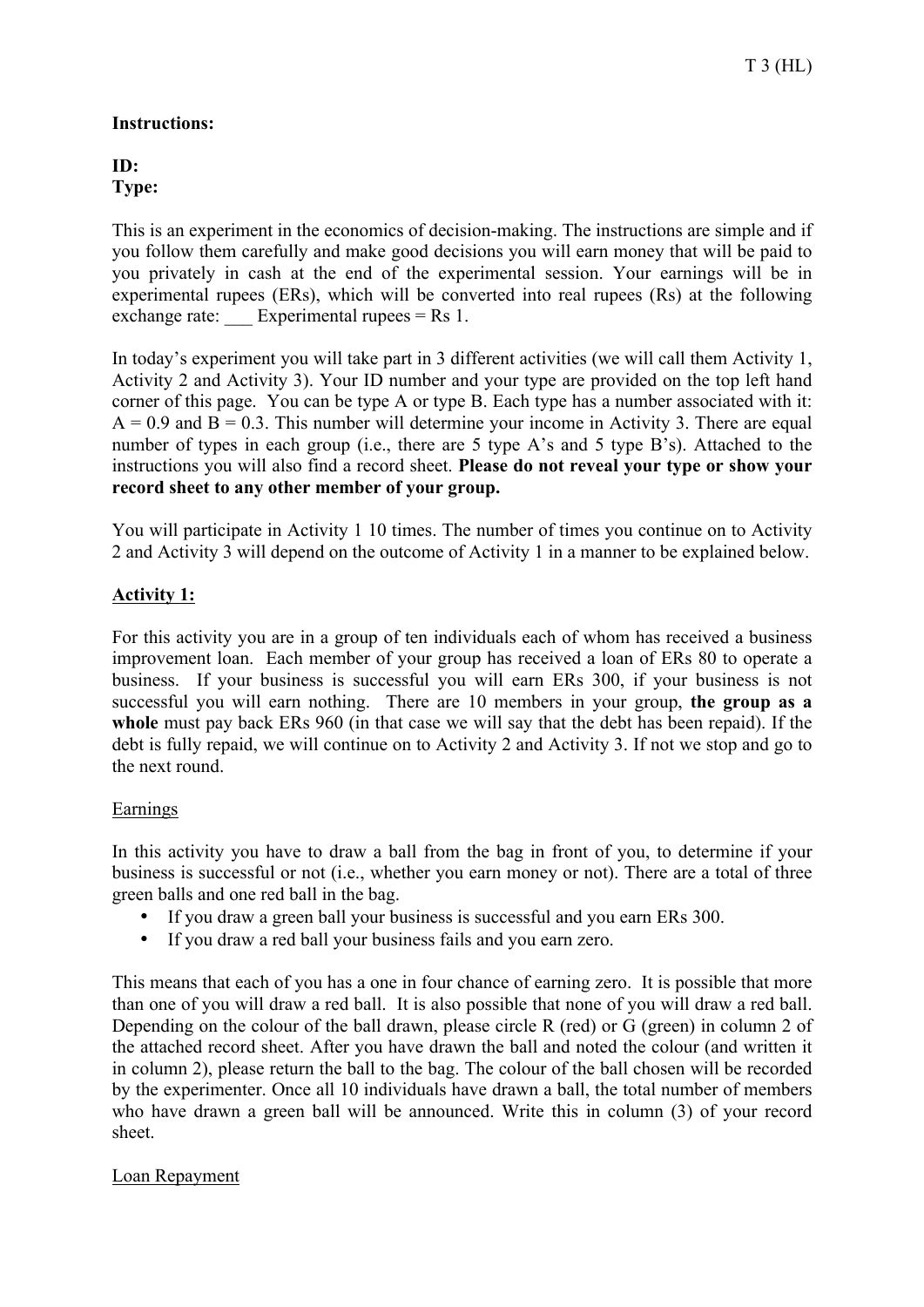If you have drawn a green ball you must decide whether you want to contribute towards group repayment. If you choose to contribute, please circle Y in column (4) of the attached record sheet; if you choose not to contribute, please circle N in the same column. Also record this decision on the strip of paper provided for this round and this Activity (look at the experimenter to see a sample). The experimenter will collect this from you. If a person draws a red ball from the bag she has earned zero and therefore cannot repay in this round.

The actual amount you will be asked to contribute will depend on the number of group members who draw a green ball **and** choose to contribute. Since the total amount that needs to be repaid is ERs 960, the more people in the group who contribute to loan repayment, the less each person will have to pay.

| group<br>members<br>choosing to<br>contribute | Number of   Contribution   Income of   Income of   Income of   Loan<br>of  <br>amount<br>each<br>member<br>choosing to<br>contribute | each<br>member<br>choosing to<br>contribute | each<br>member<br>choosing<br>not<br>to<br>contribute | each<br>member<br>unable to<br>contribute | repaid?        | Go on to<br>activity<br>$2$ and $3$ |
|-----------------------------------------------|--------------------------------------------------------------------------------------------------------------------------------------|---------------------------------------------|-------------------------------------------------------|-------------------------------------------|----------------|-------------------------------------|
| $\boldsymbol{0}$                              | $\theta$                                                                                                                             | 300                                         | 300                                                   | $\theta$                                  | N <sub>o</sub> | N <sub>o</sub>                      |
| $\mathbf{1}$                                  | $\theta$                                                                                                                             | 300                                         | 300                                                   | $\theta$                                  | N <sub>o</sub> | N <sub>o</sub>                      |
| $\overline{2}$                                | $\overline{0}$                                                                                                                       | 300                                         | 300                                                   | $\overline{0}$                            | N <sub>o</sub> | N <sub>o</sub>                      |
| $\overline{3}$                                | $\overline{0}$                                                                                                                       | 300                                         | 300                                                   | $\boldsymbol{0}$                          | N <sub>o</sub> | N <sub>o</sub>                      |
| $\overline{4}$                                | 240                                                                                                                                  | 60                                          | 300                                                   | $\boldsymbol{0}$                          | Yes            | Yes                                 |
| 5                                             | 192                                                                                                                                  | 108                                         | 300                                                   | $\boldsymbol{0}$                          | Yes            | Yes                                 |
| 6                                             | 160                                                                                                                                  | 140                                         | 300                                                   | $\theta$                                  | Yes            | Yes                                 |
| $\overline{7}$                                | 137                                                                                                                                  | 163                                         | 300                                                   | $\boldsymbol{0}$                          | Yes            | Yes                                 |
| 8                                             | 120                                                                                                                                  | 180                                         | 300                                                   | $\boldsymbol{0}$                          | Yes            | Yes                                 |
| 9                                             | 107                                                                                                                                  | 193                                         | 300                                                   | $\theta$                                  | Yes            | Yes                                 |
| 10                                            | 96                                                                                                                                   | 204                                         | <b>NA</b>                                             | <b>NA</b>                                 | Yes            | Yes                                 |

Your income from Activity 1 will be calculated in the following way:

Notice that for the group to move on to Activities 2 and 3, at least 4 group members should choose to contribute.

After every group member has made his/her decision, the experimenter will display on the whiteboard the contribution amount of each member who chose to contribute and whether this member drew a red ball or a green ball. Write down **your** contribution amount in column (5) of the record sheet if you drew a green ball. If you chose not to contribute your contribution amount is always 0. Calculate your income from activity 1 as ERs 300 minus your actual contribution amount (number in column (5)). Write this in column (6) of the attached record sheet. Remember if you drew a red ball, you cannot contribute and your income for this round is 0.

At the end of each round the experimenter will announce whether the loan has been repaid or not and whether you move on, as a group, to Activity 2 and 3 or not.

If the loan is not repaid, then you forego the chance to earn income from Activity 3 (below). The round ends here and your income from this round is simply your income from Activity 1.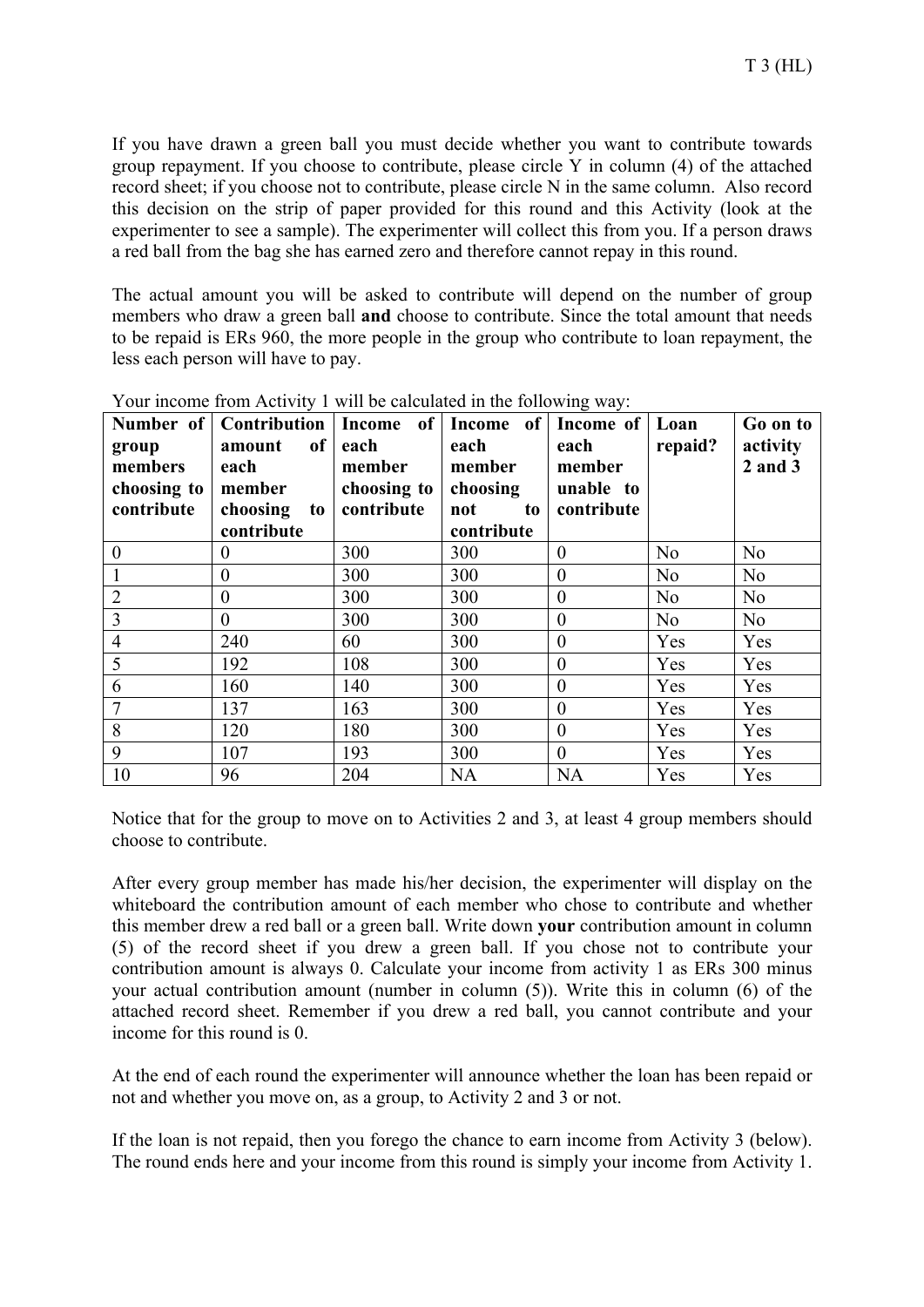Write this number in column (13) of the attached record sheet. We now go to round 2 where we start with Activity 1 all over again.

## **Activity 2**

Suppose you are eligible to participate in Activity 2 and Activity 3. Each member of the group who drew a green ball **and** chose to make a positive contribution towards debt repayment will be allowed to vote out one person from participating in Activity 3. Please write down the ID number of the person you want to vote out in column (7) of your record sheet. Remember you can vote out **any** member of the group. You can of course choose not to vote out any member of your group. Also record this decision on the strip of paper provided for this round and this Activity. The experimenter will collect this from you.

We will add up the votes and any member of the group who receives **more than one vote** will be voted out and will not be eligible to participate in Activity 3. If no one receives a vote, no member is voted out. Also you need to receive more than one vote to be excluded from Activity 3. So the number of members of the group who go on to Activity 3 can vary (depending on the number of members voted out).

After everyone has made their decision we will announce the number and ID of individuals voted out. Write down the total number of individuals voted out in column (8) of the attached record sheet. Remember the total number remaining is 10 minus total number voted out.

## **Activity 3**

Those group members, who have not been voted out, now participate in Activity 3. It does not matter if you drew a red or a green ball in Activity 1 or you chose to contribute in Activity 1. You can participate in Activity 3 as long as you have not been voted out in Activity 2.

For this activity you are given an endowment of ERs 100, which you can choose to keep with you in a private account or place in a group account. Each ERs kept in the private account gives you ERs 1.

The return on the money you place in the group account will depend on

(1) your type;

(2) the number of individuals of each type (type A or type B) remaining.

The earnings from the group account will be calculated in the following manner.

Income from Activity 3:

If you are of type A:

 $\left[\frac{(\text{Number of type A remaining} \times 0.9) + (\text{Number of type B remaining} \times 0.3)}{\text{Total number of members remaining}}\right] \times G \times 0.9$ Total number of members remaining  $\lbrack$  1 Otal number of members remaining If you are of type B: (Number of type A remaining  $\times$  0.9) + (Number of type B remaining  $\times$  0.3)  $\left[\times G \times 0.3\right]$ Total number of members remaining  $\left[\frac{\text{(Number of type A remaining} \times 0.9) + \text{(Number of type B remaining} \times 0.3)}{\text{Total number of members remaining}}\right] \times G \times$  $\lbrack$  1 Otal number of members remaining